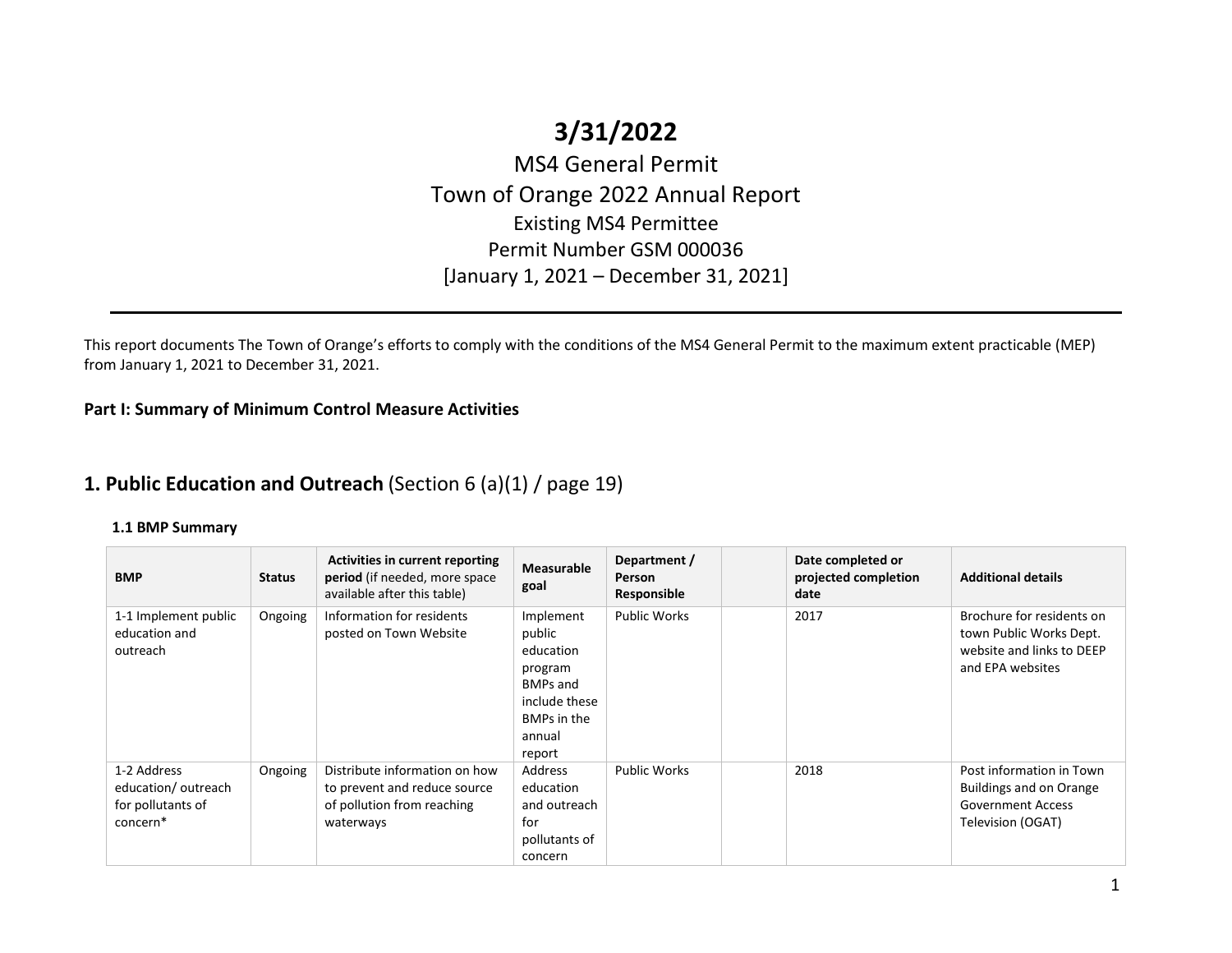## **1.2 Describe any Public Education and Outreach activities planned for the next year, if applicable.**

The Town will post messages on OGAT and the Town of Orange website to keep residents informed on ways to reduce and prevent pollution from catch basins that flow to waterways. The Town is researching information to purchase decals to label storm drains.

Signs posted on Town property to pick up after pets and bags are available. Signs are also posted on Town property to discourage the feeding of water fowl.

### **1.3 Details of activities implemented to educate the community on stormwater**

| <b>Program Element/Activity</b>              | Audience (and number<br>of people reached) | Topic(s) covered                                                                       | <b>Pollutant of Concern</b><br>addressed (if applicable) | Responsible dept. or partner org. |
|----------------------------------------------|--------------------------------------------|----------------------------------------------------------------------------------------|----------------------------------------------------------|-----------------------------------|
| <b>Brochures available in Town buildings</b> | Residents (3,000-4,000)                    | Impact of fertilizer,<br>pet waste and motor<br>oil on stormwater<br>that flows to the | Bacteria, Nitrogen and<br>Phosphorus                     | <b>Public Works</b>               |
|                                              |                                            | Long Island Sound                                                                      |                                                          |                                   |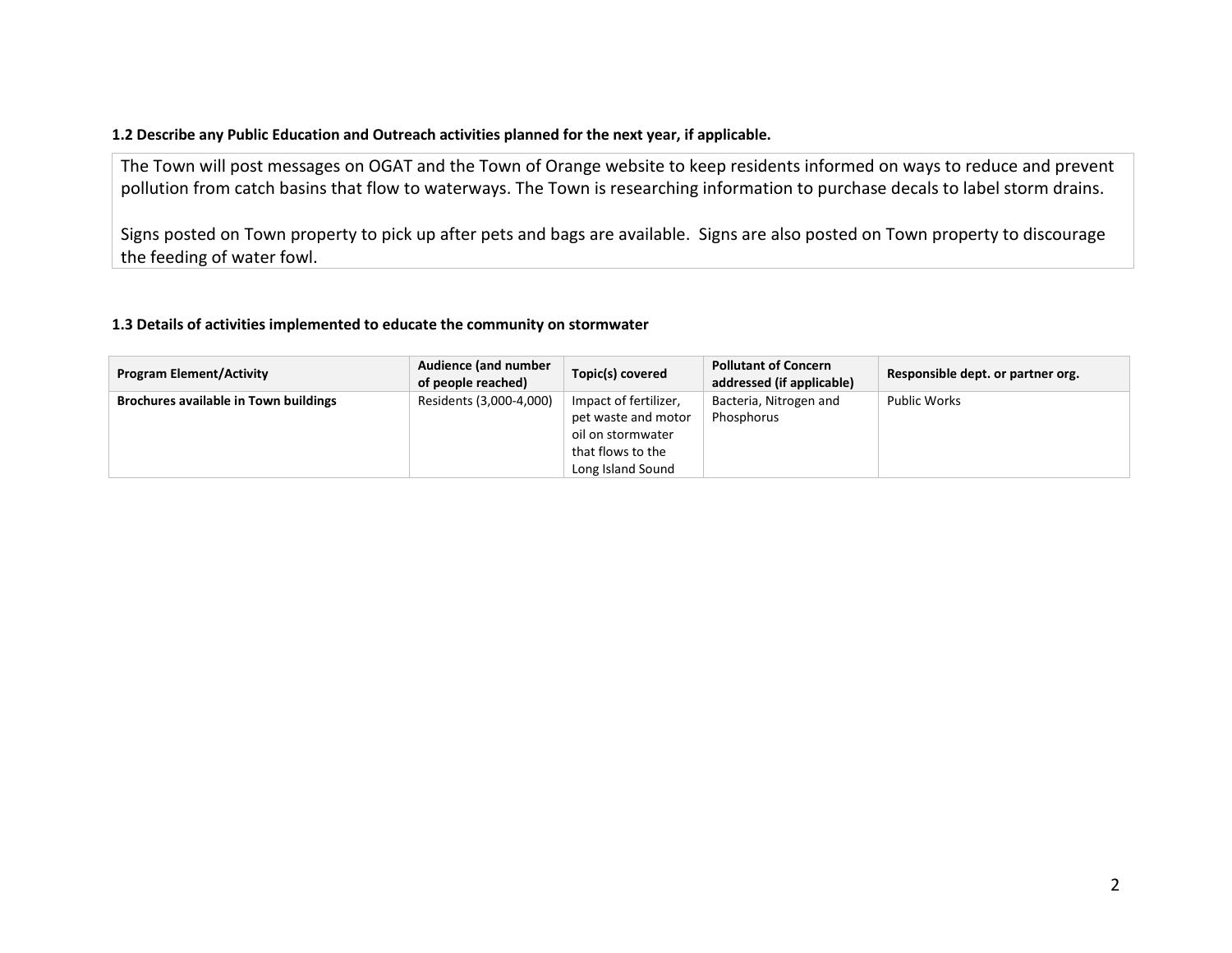# **2. Public Involvement/Participation** (Section 6(a)(2) / page 21)

## **2.1 BMP Summary**

| <b>BMP</b>                                                          | <b>Status</b> | <b>Activities in current</b><br>reporting period                                                             | <b>Measurable</b><br>goal                                                             | Department /<br>Person<br>Responsible | Date completed or<br>projected<br>completion date | <b>Additional details</b>                                                                   |
|---------------------------------------------------------------------|---------------|--------------------------------------------------------------------------------------------------------------|---------------------------------------------------------------------------------------|---------------------------------------|---------------------------------------------------|---------------------------------------------------------------------------------------------|
| 2-1 Final Stormwater<br>Management Plan publically<br>available     | Completed     | Prepare, make<br>available for review to<br>the public, and file the<br>Town's Stormwater<br>Management Plan | Comply with<br>public notice<br>requirements<br>for the SWMP<br>and Annual<br>reports | <b>Public Works</b>                   | 2017                                              | Involve the community in<br>implementing the Town's<br><b>Stormwater Management</b><br>Plan |
| 2-2 Comply with public notice<br>requirements for Annual<br>Reports | Completed     | Public notice on Town<br>website that annual<br>report is available for<br>review and comment                | Comply with<br>public notice<br>requirements<br>for the SWMP<br>and Annual<br>reports | <b>Public Works</b>                   | 2/14/22 draft<br>3/31/22 final                    |                                                                                             |
|                                                                     |               |                                                                                                              |                                                                                       |                                       |                                                   |                                                                                             |

## **Extra space for describing above BMP activities, if needed:**

| <b>BMP</b> |  |
|------------|--|
|            |  |
|            |  |

## **2.2 Describe any Public Involvement/Participation activities planned for the next year, if applicable.**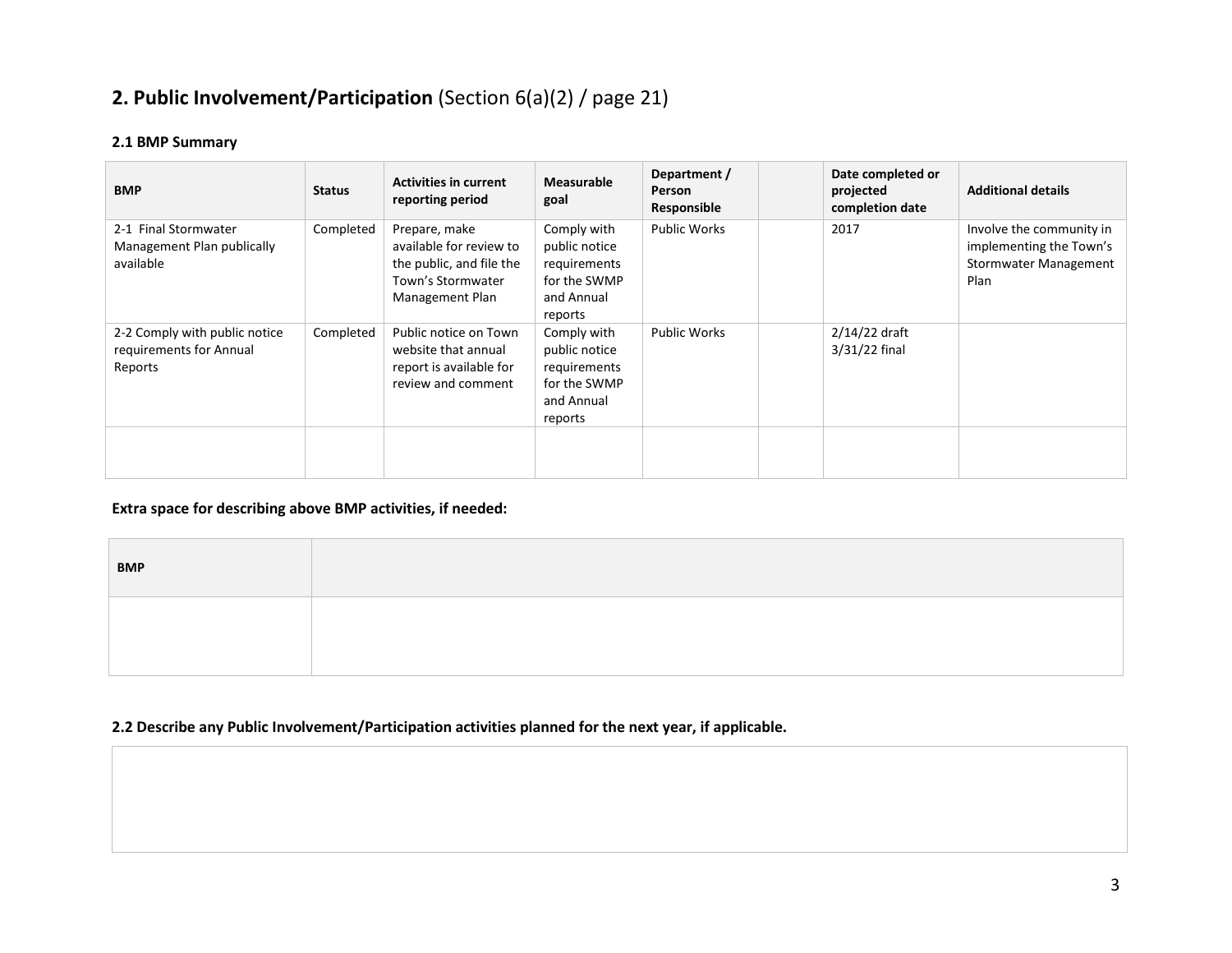# **2.3 Public Involvement/Participation reporting metrics**

| <b>Metrics</b>                                           | Implemented | Date                               | Posted                                                           |
|----------------------------------------------------------|-------------|------------------------------------|------------------------------------------------------------------|
| Availability of the Stormwater Management Plan to public |             | 2017                               | Town Clerk's Office<br>and Town website<br>www.orange-<br>ct.gov |
| Availability of Annual Report announced to public        |             | 2/14/22 (draft)<br>3/31/22 (final) | Town Clerk's Office<br>and Town website<br>www.orange-<br>ct.gov |

# **3. Illicit Discharge Detection and Elimination** (Section 6(*a*)(3) and Appendix B / page 22)

| <b>BMP</b>                                                                       | <b>Status</b>  | <b>Activities in current</b><br>reporting period                                                        | Measurable<br>goal                                                                    | Department /<br>Person<br>Responsible                      | Date completed<br>or projected<br>completion date | <b>Additional details</b>                                                                                                                                                            |
|----------------------------------------------------------------------------------|----------------|---------------------------------------------------------------------------------------------------------|---------------------------------------------------------------------------------------|------------------------------------------------------------|---------------------------------------------------|--------------------------------------------------------------------------------------------------------------------------------------------------------------------------------------|
| 3-1 Develop written IDDE<br>program                                              | In<br>Progress | The Town of Orange<br>has drafted a<br>written IDDE<br>program using the<br>CT IDDE program<br>template | Develop<br>written plan<br>of IDDE<br>program                                         | Public<br>Works,<br>Zoning, Inlands<br>Wetlands,<br>Health | 2018 (Draft)<br>06/30/22<br>(Projected)           | Coordinate with departments to<br>develop written IDDE program                                                                                                                       |
| 3-2 Develop list and maps<br>of all MS4 stormwater<br>outfalls in priority areas | Completed      | The Town of Orange<br>has updated storm<br>water information<br>on the GIS                              | Develop list<br>and maps of<br>all MS4<br>stormwater<br>outfalls in<br>priority areas | <b>Public Works</b>                                        | 2019                                              | Stormwater information on the GIS<br>includes outfalls, catch basins,<br>stormwater pipe, and culverts. Storm<br>water mapping update in progress-<br>completion expected by 7-1-21. |
| 3-3 Implement citizen<br>reporting program                                       | Completed      | Posting information<br>on the Town<br>website for resident<br>to report suspected<br>illicit discharges | Develop<br>citizen<br>reporting<br>program                                            | <b>Public Works</b>                                        | 2017                                              |                                                                                                                                                                                      |
| 3-4 Establish legal<br>authority to prohibit illicit<br>discharges               | Completed      | The Town adopted<br>an ordinance to<br>establish legal                                                  | Establish legal<br>authority<br>to<br>prohibit<br>illicit<br>discharges               | Public Works,<br>Town Attorney                             | 2018                                              | IDDE ordinance can be found in<br>chapter 384 of the Town of Orange<br><b>Town Code</b><br>https://www.ecode360.com/33501160                                                         |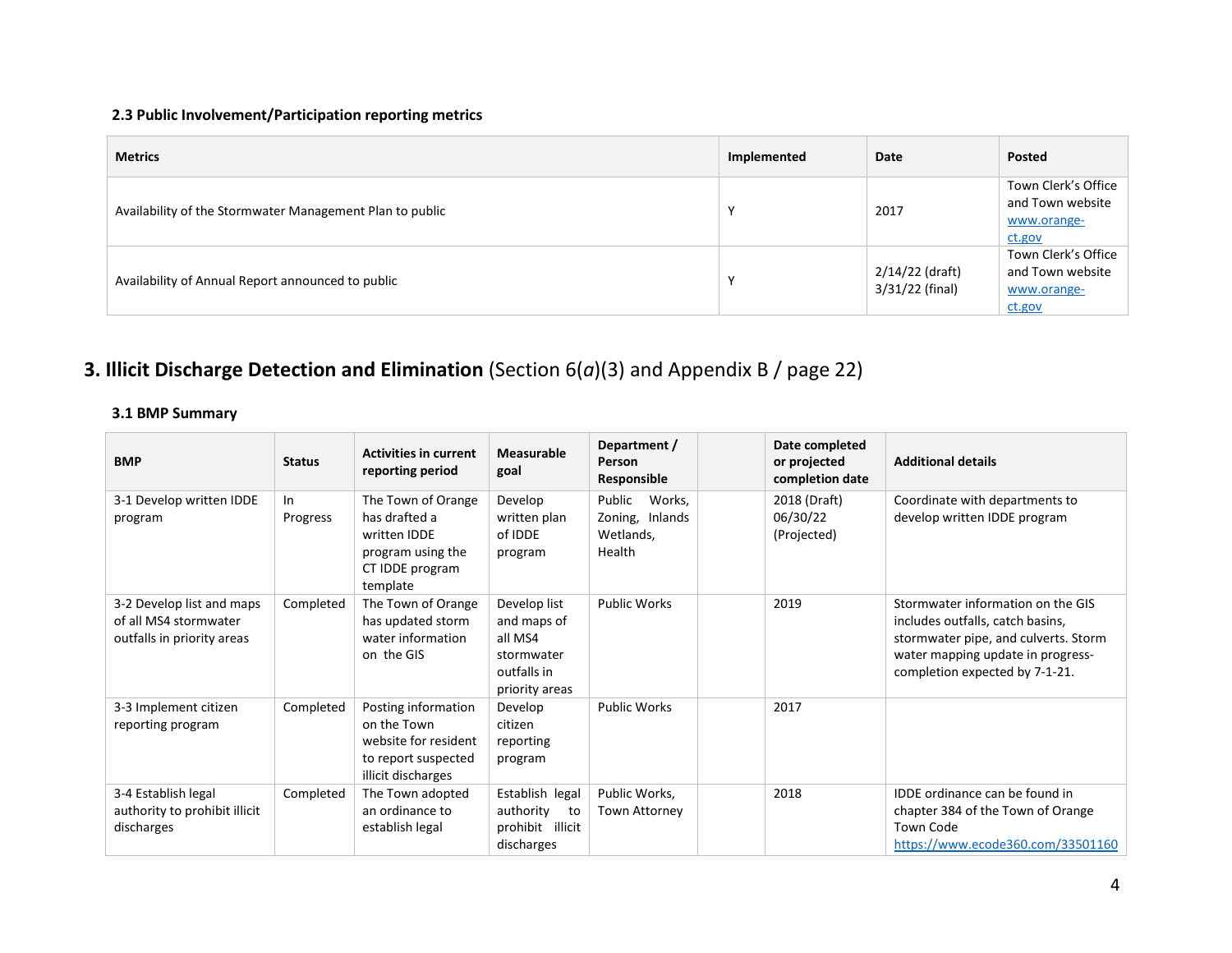|                                                           |           | authority to prohibit<br>illicit discharges                      |                                                                    |                     |         |                                                                                                                                                                                                                                                                                                                                                                         |
|-----------------------------------------------------------|-----------|------------------------------------------------------------------|--------------------------------------------------------------------|---------------------|---------|-------------------------------------------------------------------------------------------------------------------------------------------------------------------------------------------------------------------------------------------------------------------------------------------------------------------------------------------------------------------------|
| 3-5 Develop record<br>keeping system for IDDE<br>tracking | Completed | Developed a record<br>keeping system for<br><b>IDDE Tracking</b> | Develop<br>record<br>keeping<br>system for<br><b>IDDE</b> tracking | <b>Public Works</b> | 2017    | Illicit discharges that are reported in<br>person, or by calling the Town, or<br>online on the Town website are<br>tracked                                                                                                                                                                                                                                              |
| 3-6 Address IDDE in areas<br>with pollutants of concern   | Ongoing   |                                                                  |                                                                    | <b>Public Works</b> | Ongoing | Every Monday from end of May to<br>September, the Health Dept. tests<br>water for bacteria levels and checks a<br>fluorometer with filter installed in the<br>Wepawaug River for detergents. If<br>levels of bacteria are high or<br>detergents are found they investigate<br>to determine where the discharge is<br>originating from and take actions to<br>correct it |

## **Extra space for describing above BMP activities, if needed:**

| <b>BMP</b> |  |
|------------|--|
|            |  |

### **3.2 Describe any IDDE activities planned for the next year, if applicable.**

A link to the IDDE ordinance is posted on the Public Works webpage and a link is listed in the Annual Report. A link will be provided for the final written IDDE program wen completed. The Town will update the IDDE program and ordinance as needed throughout the permit term.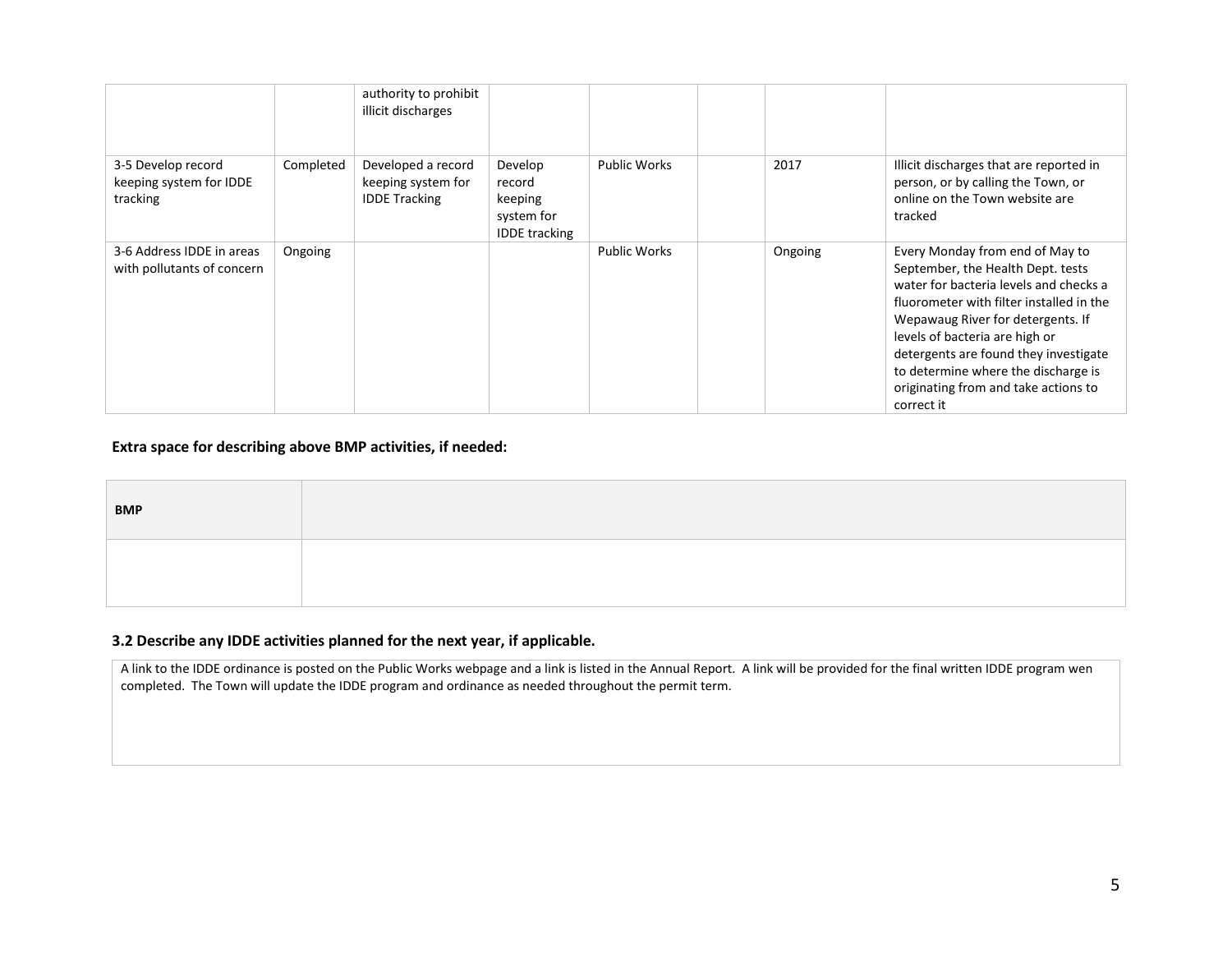#### **3.3 List of citizen reports of suspected illicit discharges received during this reporting period.**

| Date of Report | Location / suspected source | Response taken                                                                                             |
|----------------|-----------------------------|------------------------------------------------------------------------------------------------------------|
| 7/20/2021      | 107 Valley Brook Rd         | Investigated complaint of hose discharging into catch basin. Hose was draining out excess<br>ground water. |
|                |                             |                                                                                                            |
|                |                             |                                                                                                            |

## **3.4 Provide a record of illicit discharges occurring during the reporting period and SSOs occurring July 2012 through end of reporting period using the following table.**

| Location<br>(Lat long/ street<br>crossing /address and<br>receiving water) | Date and<br>duration of<br>occurrence | Discharge to<br>MS4 or<br>surface water | <b>Estimated</b><br>volume<br>discharged | Known or<br>suspected cause<br>/ Responsible<br>party | Corrective measures planned and completed (include<br>dates) | Sampling data<br>(if applicable) |
|----------------------------------------------------------------------------|---------------------------------------|-----------------------------------------|------------------------------------------|-------------------------------------------------------|--------------------------------------------------------------|----------------------------------|
|                                                                            |                                       |                                         |                                          |                                                       |                                                              |                                  |

#### **3.5 Briefly describe the method used to track illicit discharge reports, responses to those reports, and who was responsible for tracking this information.**

Reports of suspected illicit discharges are investigated and tracked by Public Works with the help of Zoning, Inlands Wetlands, and the Town Sanitarian. They will be involved in follow up and inspection to make sure corrective measures have been completed.

#### **3.6 Provide a summary of actions taken to address septic failures using the table below.**

| Location and nature of structure with failing septic<br>systems | Actions taken to respond to and address the failures | Impacted waterbody or watershed, if known |
|-----------------------------------------------------------------|------------------------------------------------------|-------------------------------------------|
| 44 failed                                                       | 33 replaced tanks, 11 installed new systems          |                                           |
|                                                                 |                                                      |                                           |
|                                                                 |                                                      |                                           |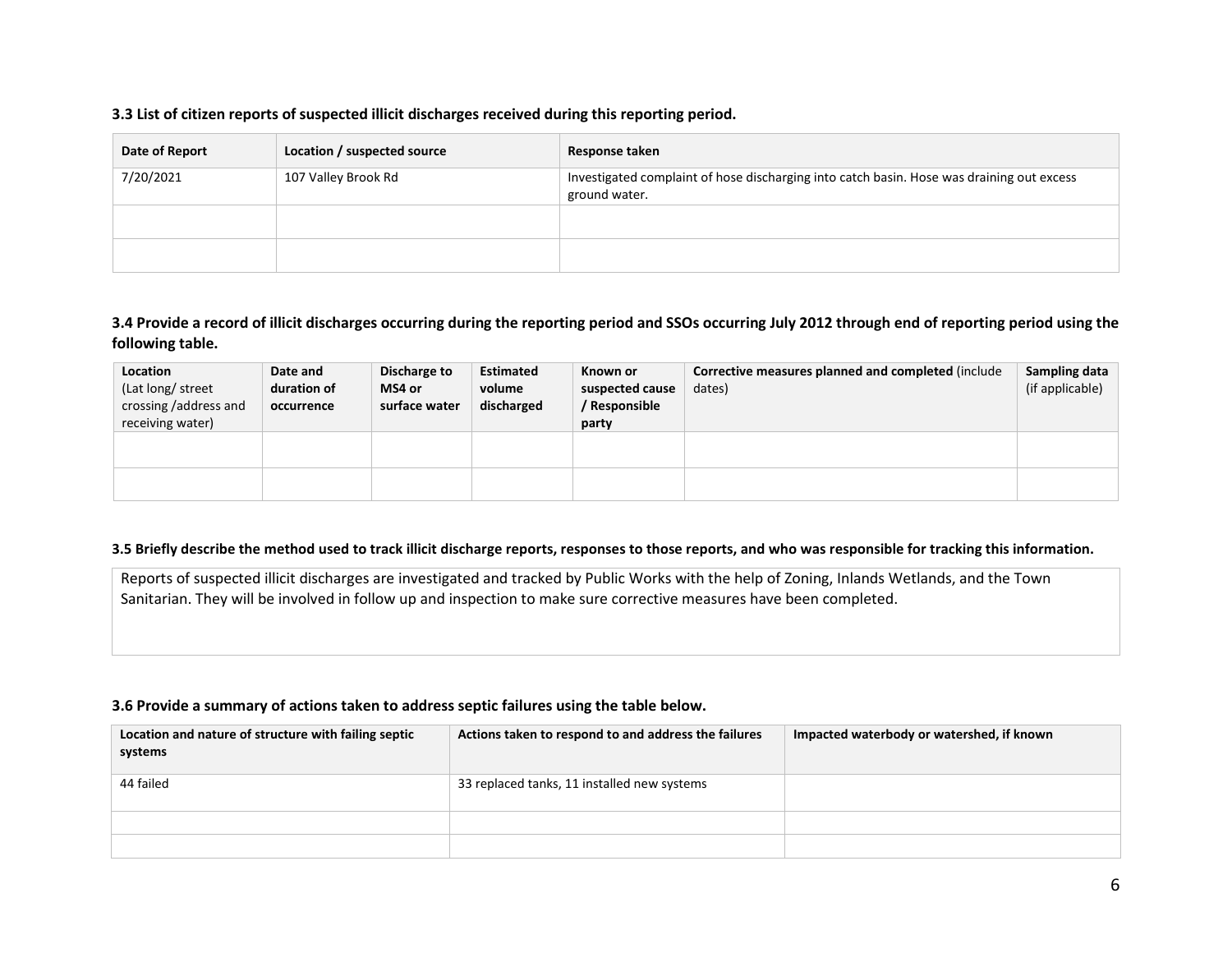#### **3.7 IDDE reporting metrics**

| <b>Metrics</b>                                                       |         |
|----------------------------------------------------------------------|---------|
| Estimated or actual number of MS4 outfalls                           | 603     |
| Estimated or actual number of interconnections                       | unknown |
| Outfall mapping complete                                             | 100%    |
| Interconnection mapping complete                                     | 100%    |
| System-wide mapping complete (detailed MS4 infrastructure)           | 100%    |
| Outfall assessment and priority ranking                              | 100%    |
| Dry weather screening of all High and Low priority outfalls complete | 100%    |
| Catchment investigations complete                                    | 603     |
| Estimated percentage of MS4 catchment area investigated              | 100%    |

### **3.8 Briefly describe the IDDE training for employees involved in carrying out IDDE tasks including what type of training is provided and how often is it given** (minimum once per year).

The highway dept. crew chief annually reviews IDDE prevention and detection controls with the highway dept. staff. BMP's regarding the Public Works Garage are covered, ie. outdoor storage of materials that need to be covered and contained, vehicles are to be maintained and washed inside, and a spill kit needs to be at the fueling island. When they are on the road they must stay alert and look for trash and debris to pick up, storm drains and catch basins must be kept free of debris and cleaned regularly, and any non- storm water discharges must be reported and investigated.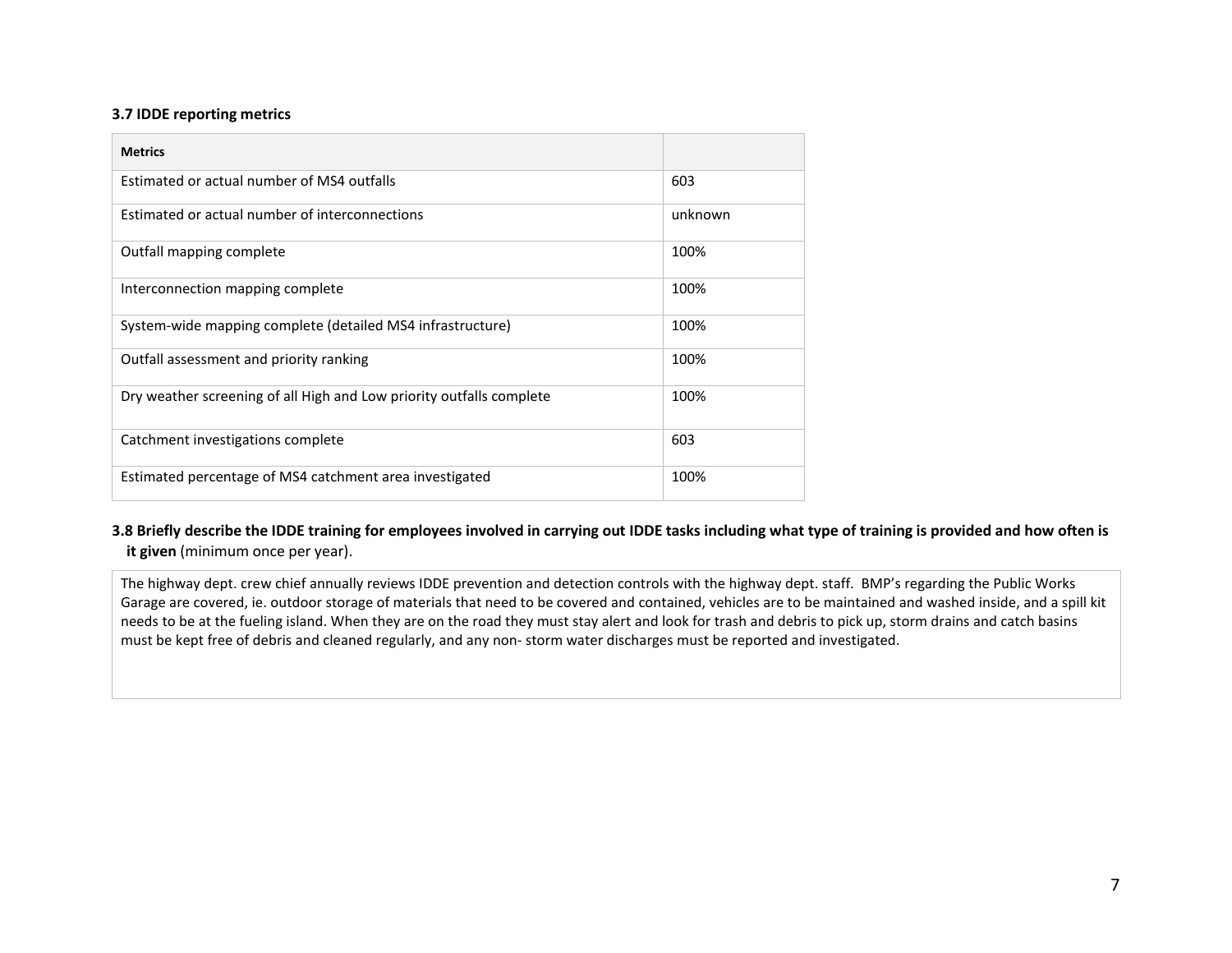# **4. Construction Site Runoff Control** (Section 6(a)(4) / page 25)

| <b>BMP</b>                                                                                                                               | <b>Status</b> | <b>Activities in current</b><br>reporting period                                                                                                                | Measurable goal                                                                                          | Department /<br>Person<br>Responsible                                | Date completed or<br>projected<br>completion date | <b>Additional details</b>                                                                                                                                                                                       |
|------------------------------------------------------------------------------------------------------------------------------------------|---------------|-----------------------------------------------------------------------------------------------------------------------------------------------------------------|----------------------------------------------------------------------------------------------------------|----------------------------------------------------------------------|---------------------------------------------------|-----------------------------------------------------------------------------------------------------------------------------------------------------------------------------------------------------------------|
| 4-1 Implement, upgrade, and<br>enforce land use regulations or<br>other legal authority to meet<br>requirements of MS4 general<br>permit | Ongoing       |                                                                                                                                                                 | Implement,<br>upgrade and<br>enforce land use<br>regulations to<br>meeting MS4<br>permit<br>requirements | Public<br>Works.<br>Zoning,<br>Inlands<br>Wetlands, Town<br>Attorney | Ongoing                                           | Section 381-5 of the<br>Orange Wetlands<br>Regulations and 383-3 of<br>the Orange Zoning<br>Regulations provide<br>Enforcement Authority.<br>Article XXI covers Soil<br><b>Erosion and Sediment</b><br>Control. |
| 4-2 Develop/Implement plan<br>for interdepartmental<br>coordination in site plan<br>review and approval                                  | Completed     | Signature & approval<br>from Municipal Dept.<br>Heads are required for<br>all Site Plan<br>applications                                                         | Develop/implement<br>plan for<br>interdepartmental<br>coordination in site<br>plan review<br>approval    | Public<br>Works,<br>Zoning,<br>Inlands<br>Wetlands                   | 2017                                              | In the Orange Town<br>Code, site plan review is<br>covered in Chapter 381<br>Inland Wetlands &<br>Watercourse<br>Regulations<br>Chapter 382 Subdivision<br>Regulations<br>Chapter 383 Zoning<br>Regulations     |
| 4-3 Review site plans for<br>stormwater quality concerns                                                                                 | Ongoing       | Drainage review for all<br>projects require<br>review & signature of<br>the Public Works,<br>Wetlands<br>Enforcement Officer &<br>Zoning Enforcement<br>Officer | Review site plans<br>for stormwater<br>quality concerns                                                  | Public<br>Works,<br>Zoning,<br>Inland<br>Wetlands                    | Ongoing                                           |                                                                                                                                                                                                                 |
| 4-4 Conduct site inspections                                                                                                             | Ongoing       | Inspections of all<br>drainage is conducted<br>by the Public Works,<br>Wetlands<br>Enforcement Officer &<br>Zoning Enforcement<br>Officer                       | Conduct site<br>inspections                                                                              | Public<br>Works,<br>Zoning,<br>Inland<br>Wetlands                    | Ongoing                                           | Inspections are covered<br>Under 381-62 and 381-<br>63 and 383-9 of the<br>Orange Town Code.                                                                                                                    |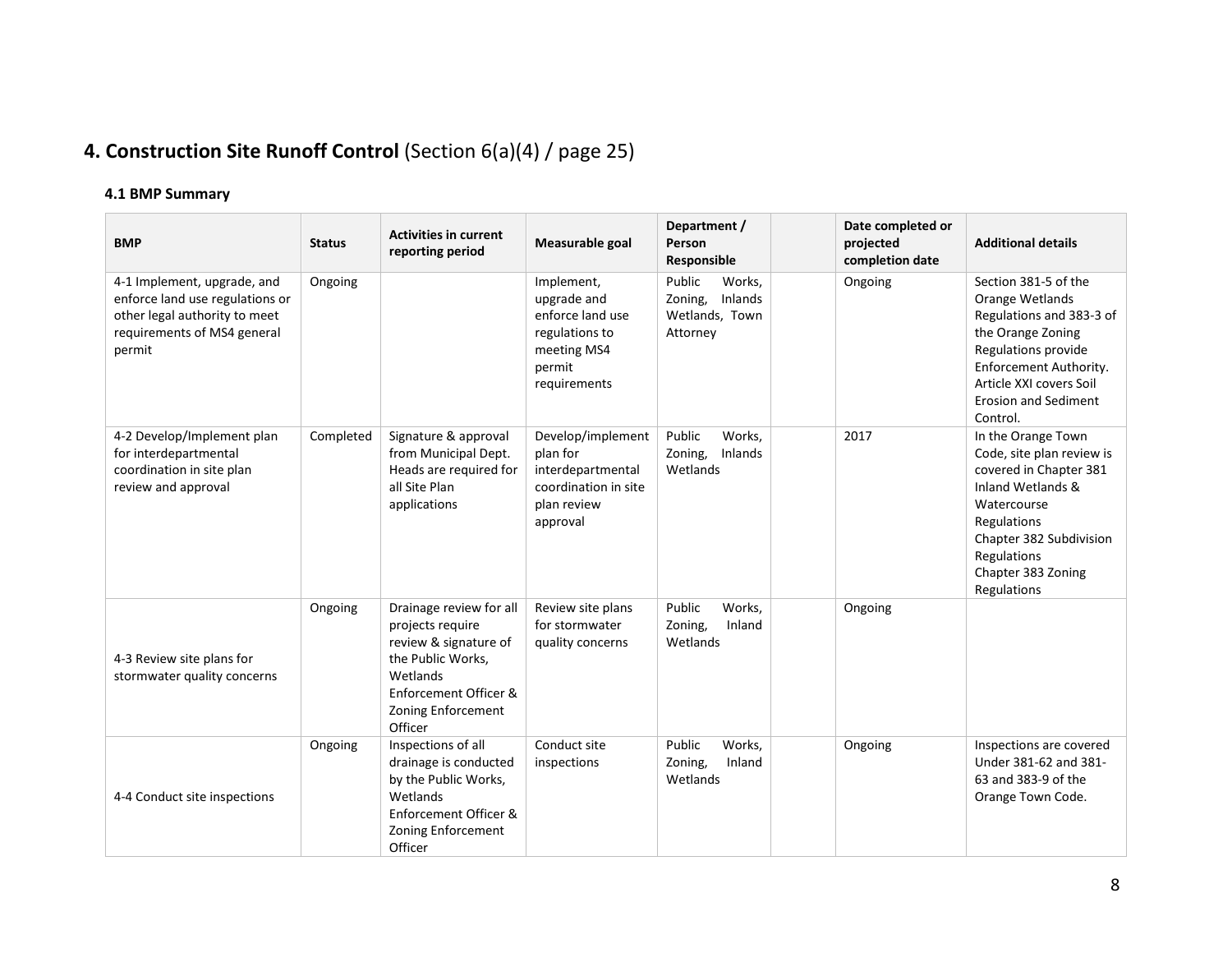| 4-5 Implement procedure to<br>allow public comment on site<br>development                       | Completed | <b>Public Comment is</b><br>permitted for all Site<br><b>Plan Applications</b><br>before the Orange<br>Town Plan & Zoning<br>Commission   | Implement<br>procedures to allow<br>public comment on<br>site development                             | &<br>Planning<br>Zoning,<br>Inlands Wetland | 2017 | All Inland Wetlands and<br>Planning & Zoning<br>Meetings are open to<br>the public. Dates &<br>times are posted in<br>Town Hall and on the<br>Town Website<br>www.orange-ct.gov |
|-------------------------------------------------------------------------------------------------|-----------|-------------------------------------------------------------------------------------------------------------------------------------------|-------------------------------------------------------------------------------------------------------|---------------------------------------------|------|---------------------------------------------------------------------------------------------------------------------------------------------------------------------------------|
| 4-6 Implement procedure to<br>notify developers about DEEP<br>construction stormwater<br>permit | Completed | No formal procedure<br>but we are aware of<br>when DEEP permits<br>are required and<br>direct the developer<br>to obtain the<br>permit(s) | Implement<br>procedure to notify<br>developers about<br><b>DEEP</b> construction<br>stormwater permit | Public Works,<br>Zoning, Inland<br>Wetlands | 2017 |                                                                                                                                                                                 |

## **Extra space for describing above BMP activities, if needed:**

| <b>BMP</b> |  |
|------------|--|
|            |  |

**4.2 Describe any Construction Site Runoff Control activities planned for the next year, if applicable.**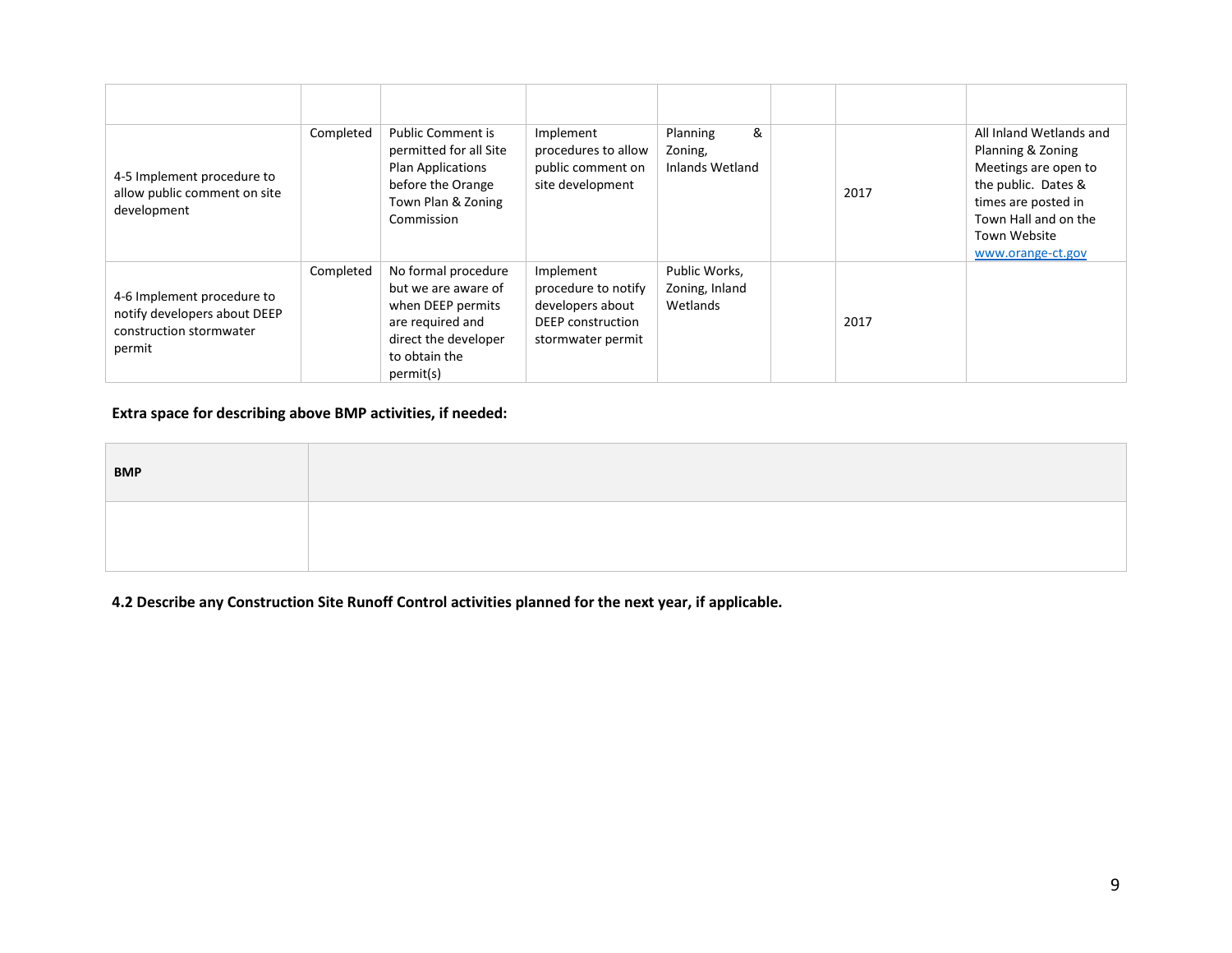# **5. Post-construction Stormwater Management** (Section 6(*a*)(5) / page 27)

| <b>BMP</b>                                                                                                                             | <b>Status</b>  | <b>Activities in current</b><br>reporting period | <b>Measurable</b><br>goal                                                                                                             | Department /<br>Person<br>Responsible                               | Date completed or<br>projected<br>completion date | <b>Additional details</b>                                                                                                                |
|----------------------------------------------------------------------------------------------------------------------------------------|----------------|--------------------------------------------------|---------------------------------------------------------------------------------------------------------------------------------------|---------------------------------------------------------------------|---------------------------------------------------|------------------------------------------------------------------------------------------------------------------------------------------|
| 5-1 Establish and/or update<br>legal authority and guidelines<br>regarding LID and runoff<br>reduction in site development<br>planning | In<br>progress |                                                  | Update<br>legal<br>authority<br>guidelines<br>regarding<br>LID<br>and<br>runoff<br>reduction<br>in<br>site<br>development<br>planning | Public<br>Works,<br>Inland<br>Zoning,<br>Wetlands, Town<br>Attorney | 6/30/22 (Projected)                               |                                                                                                                                          |
| 5-2 Enforce LID/runoff<br>reduction requirements for<br>development and<br>redevelopment projects                                      | In<br>progress |                                                  | Enforce<br>LID/runoff<br>reduction<br>requirements<br>for<br>development<br>and<br>redevelopment<br>projects                          | Public Works,<br>Zoning, Inland<br>Wetlands                         | 6/30/22 (Projected)                               |                                                                                                                                          |
| 5-3 Identify retention and<br>detention ponds in priority<br>areas                                                                     | Completed      |                                                  | Identify<br>retention and<br>detention<br>ponds in<br>priority areas                                                                  | Public Works,<br>Zoning, Inland<br>Wetlands                         | 2019                                              |                                                                                                                                          |
| 5-4 Implement long-term<br>maintenance plan for<br>stormwater basins and<br>treatment structures                                       | Ongoing        |                                                  | Implement<br>long-term<br>maintenance<br>plan for<br>stormwater<br>basins and<br>treatment<br>structures                              | Public Works,<br>Zoning, Inland<br>Wetlands                         | Ongoing                                           | Zoning, Wetlands, and<br>Subdividion approvals<br>provide for stormwater<br>basin and other treatment<br>structure maintenance<br>plans. |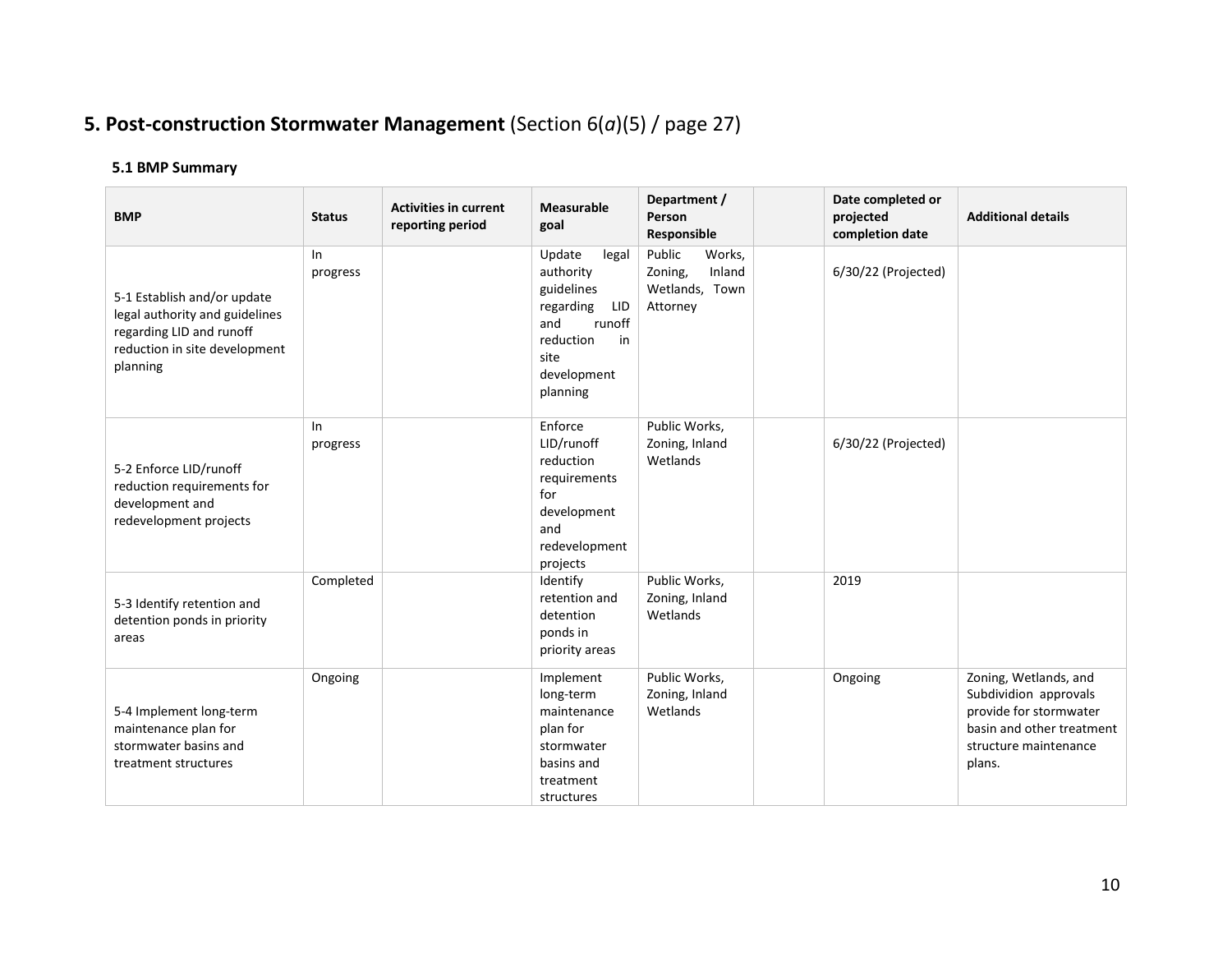| 5-5 DCIA mapping                                                               | Completed | Complete DCIA<br>Mapping                                                          | <b>Public Works</b>                         | 3/11/22 |                                                                                                                  |
|--------------------------------------------------------------------------------|-----------|-----------------------------------------------------------------------------------|---------------------------------------------|---------|------------------------------------------------------------------------------------------------------------------|
| 5-6 Address post-construction<br>issues in areas with pollutants<br>of concern | Ongoing   | Address post-<br>construction<br>issues in areas<br>with pollutants<br>of concern | Public Works,<br>Zoning, Inland<br>Wetlands | Ongoing | Inland Wetlands Officer,<br>Zoning Officer & Public<br>Works monitor post<br>construction/pollutant<br>concerns. |

# **Extra space for describing above BMP activities, if needed:**

| <b>BMP</b> |  |
|------------|--|
|            |  |
|            |  |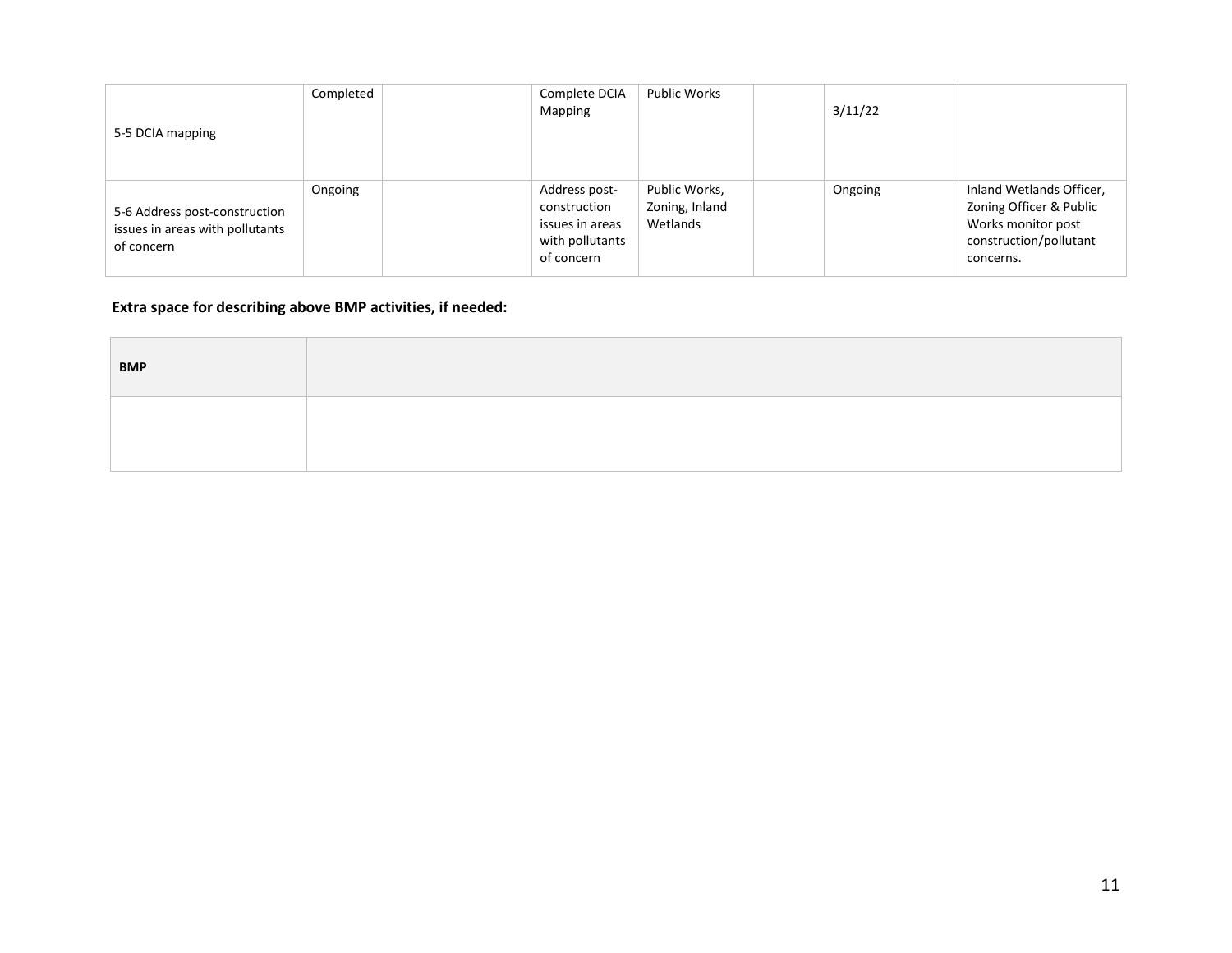### **5.2 Describe any Post-Construction Stormwater Management activities planned for the next year, if applicable.**

### **5.3 Post-Construction Stormwater Management reporting metrics**

| <b>Metrics</b>                                                                 |                   |
|--------------------------------------------------------------------------------|-------------------|
| Baseline (Calculations Revised 2022) Directly Connected Impervious Area (DCIA) | 338.2 acres       |
| DCIA disconnected (redevelopment plus retrofits)                               | 0 acres in 2021 * |
| Retrofits completed                                                            | 0                 |
| DCIA disconnected                                                              | 0% in 2021        |
| Estimated cost of retrofits                                                    | N/A               |
| Detention or retention ponds identified                                        | 59 total          |

### **5.4 Briefly describe the method to be used to determine baseline DCIA.**

Baseline DCIA was revised in 2022 using the Method 2 equations, as described on the UCONN CLEAR MS4 website, and impervious coverage per drainage basin from the GIS mapping on the UCONN CLEAR MS4 website.

\* Two redevelopment projects that were reviewed and approved in 2021 and are currently under construction in 2022 will result in a reduction in impervious coverage that will be reported in the 2022 Annual Report: Firelight Plaza (35 Old Tavern Rd. and 308 Racebrook Rd.) and Raymour and Flanagan Plaza (538 Boston Post Rd.).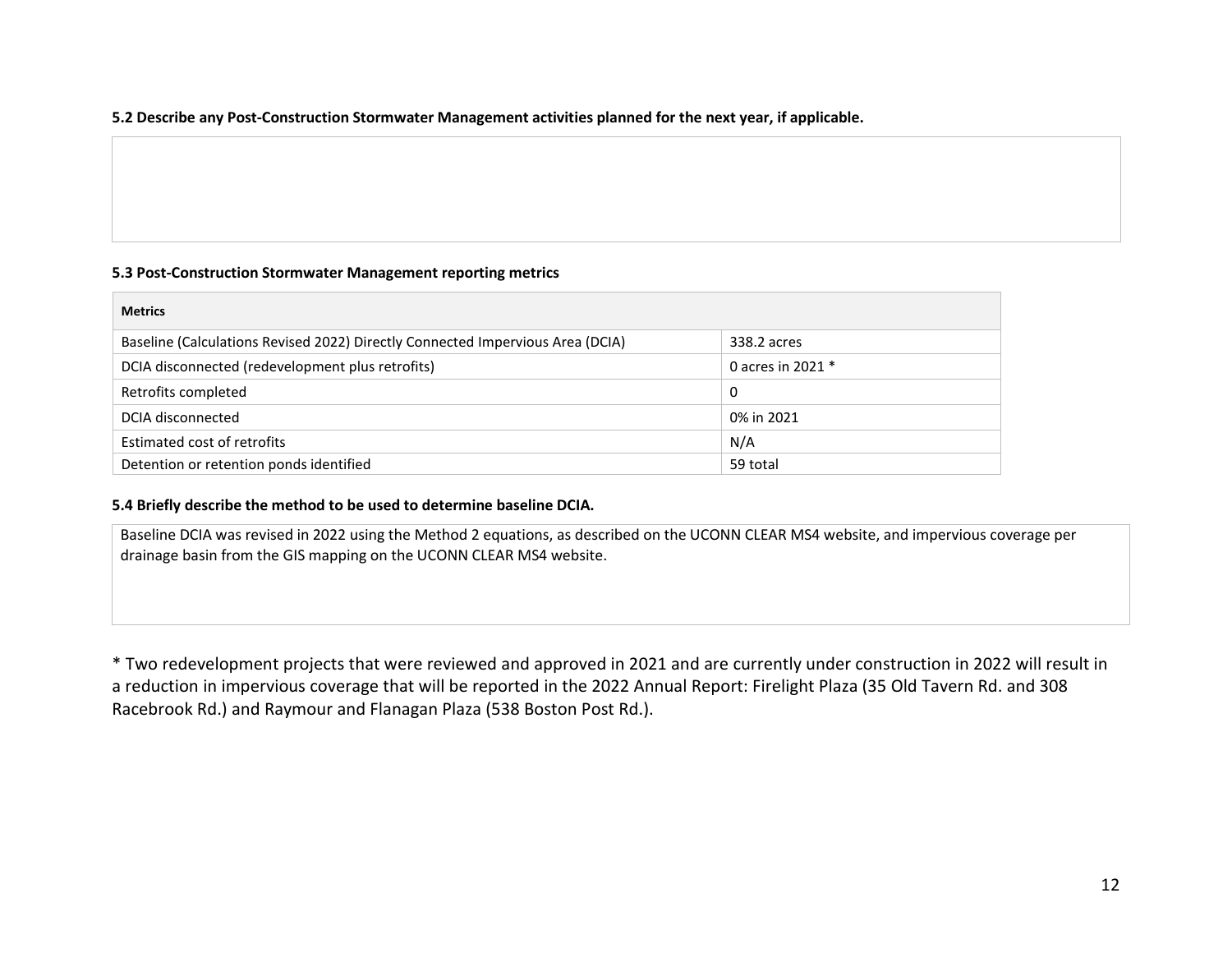# **6. Pollution Prevention/Good Housekeeping** (Section 6(*a*)(6) / page 31)

| <b>BMP</b>                                                   | <b>Status</b>  | <b>Activities in current</b><br>reporting period                                                                                                                                                                                                                                                                                                | Measurable goal                                            | Department /<br>Person<br>Responsible | Date completed or<br>projected<br>completion date | <b>Additional details</b>                                                                                                                                                                                           |
|--------------------------------------------------------------|----------------|-------------------------------------------------------------------------------------------------------------------------------------------------------------------------------------------------------------------------------------------------------------------------------------------------------------------------------------------------|------------------------------------------------------------|---------------------------------------|---------------------------------------------------|---------------------------------------------------------------------------------------------------------------------------------------------------------------------------------------------------------------------|
| 6-1 Develop/implement<br>formal employee training<br>program | Ongoing        | Annually review with<br>employees protocol<br>and responsibilities<br>for the proper<br>handling of materials<br>and spills and<br>identifying and<br>reporting illicit<br>discharges                                                                                                                                                           | Develop/implement<br>formal employee<br>training program   | <b>Public Works</b>                   | Ongoing                                           |                                                                                                                                                                                                                     |
| 6-2 Implement MS4 property<br>and operations maintenance     | Ongoing        | Town property<br>maintenance includes<br>proper storage of<br>chemicals and<br>fertilizers, signs<br>posted on Town<br>property to pick up<br>after pets and bags<br>are available, signs<br>posted on Town<br>property to<br>discourage the<br>feeding of water fowl,<br>Trash and recycling<br>receptacles are<br>located on Town<br>property | Implement MS4<br>property and<br>operations<br>maintenance | <b>Public Works</b>                   | Ongoing                                           | Grass clippings are not<br>accepted at the Transfer<br>Station but residents<br>may bring leaves free of<br>charge, the Town also<br>opens the Transfer<br>Station on Sundays in<br>November for leaf<br>composting |
| 6-3 Implement coordination<br>with interconnected MS4s       | In<br>Progress |                                                                                                                                                                                                                                                                                                                                                 | Implement<br>coordination with<br>interconnected<br>MS4s   | <b>Public Works</b>                   | 6/30/22<br>(Projected)                            |                                                                                                                                                                                                                     |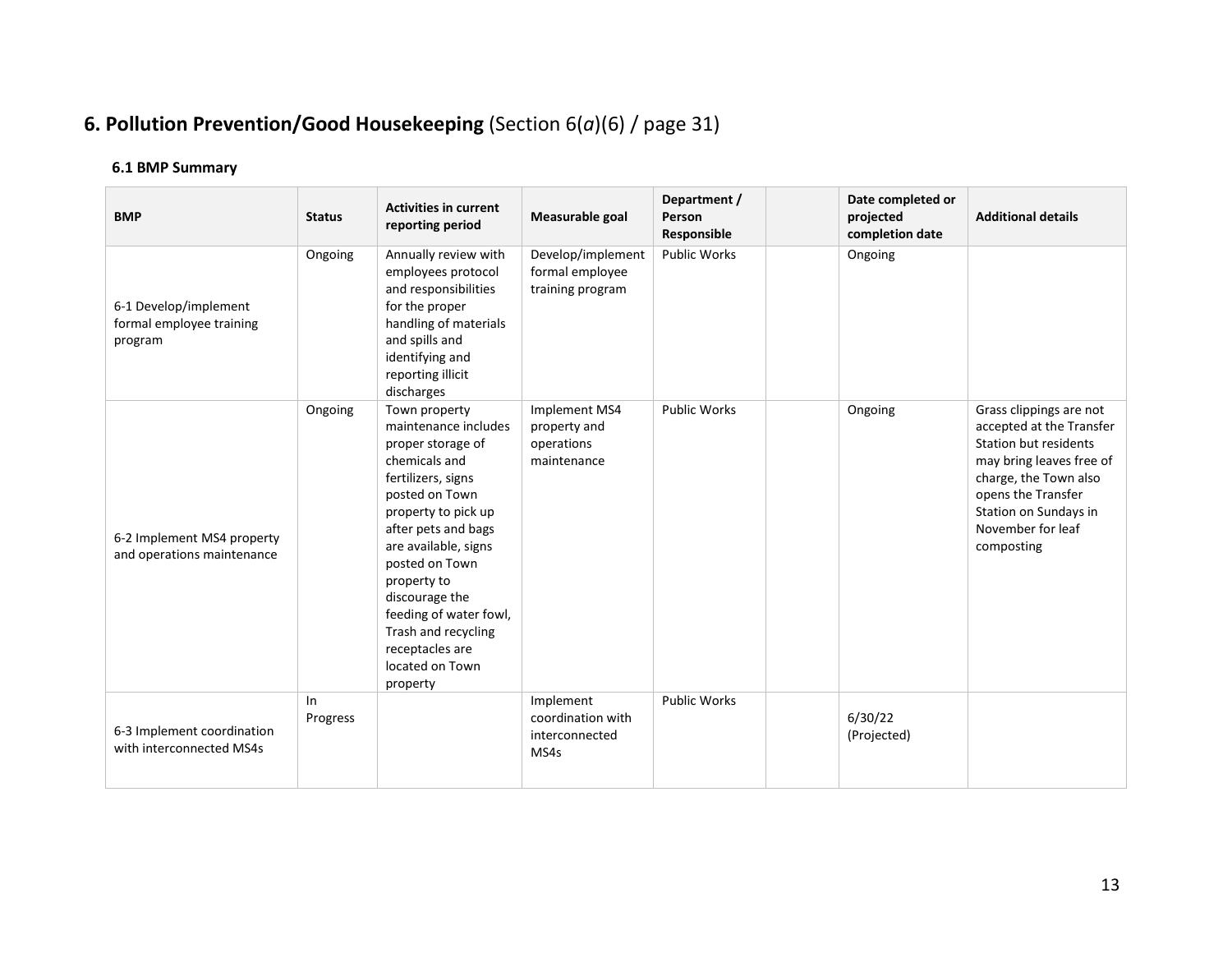| 6-4 Develop/implement<br>program to control other<br>sources of pollutants to the<br>MS4 | <b>Not</b><br>Started |                                                       | Develop/Implement<br>program to control<br>other sources of<br>pollutants to MS4 | <b>Public Works</b> | Unknown |  |
|------------------------------------------------------------------------------------------|-----------------------|-------------------------------------------------------|----------------------------------------------------------------------------------|---------------------|---------|--|
| 6-5 Evaluate additional<br>measures for discharges to<br>impaired waters                 | <b>Not</b><br>Started |                                                       | Evaluate additional<br>measures for<br>discharges to<br>impaired waters          | <b>Public Works</b> | Unknown |  |
| 6-6 Track projects that<br>disconnect DCIA                                               | Ongoing               |                                                       | Track projects that<br>disconnect DCIA                                           | <b>Public Works</b> | Ongoing |  |
| 6-7 Implement infrastructure<br>repair/rehab program                                     | Ongoing               |                                                       | Develop/Implement<br>infrastructure<br>repair/rehab<br>program                   | <b>Public Works</b> | Ongoing |  |
| 6-8 Develop/implement plan<br>to identify/prioritize retrofit<br>projects                | Ongoing               |                                                       | Develop/Implement<br>plan to<br>identify/prioritize<br>retrofit projects         | <b>Public Works</b> | Ongoing |  |
| 6-9 Implement retrofit<br>projects to disconnect 2% of<br><b>DCIA</b>                    | Ongoing               |                                                       | Implement retrofit<br>projects to<br>disconnect2% of<br><b>DCIA</b>              | <b>Public Works</b> | Ongoing |  |
| 6-10 Develop/implement<br>street sweeping program                                        | Ongoing               | Streets are swept<br>annually                         | Continue street<br>sweeping program                                              | <b>Public Works</b> | Ongoing |  |
| 6-11 Develop/implement<br>catch basin cleaning program                                   | Ongoing               | Catch basins are<br>inspected and cleaned<br>annually | Develop/implement<br>catch basin cleaning<br>program                             | <b>Public Works</b> | Ongoing |  |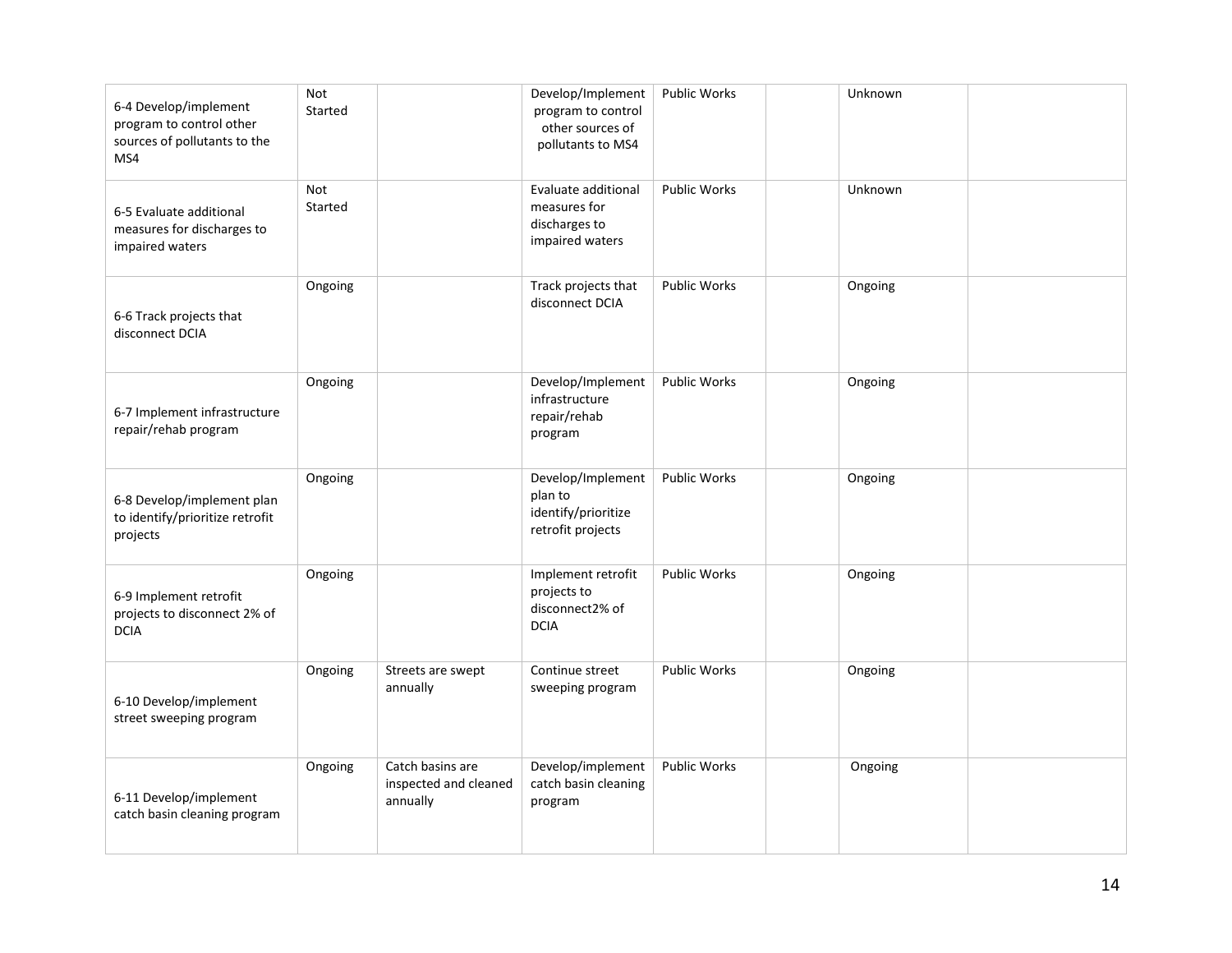|                           | Ongoing | The Town uses straight    | Develop/implement | Public Works | Ongoing |  |
|---------------------------|---------|---------------------------|-------------------|--------------|---------|--|
|                           |         | rock salt, no sand or     | snow management   |              |         |  |
| 6-12 Develop/implement    |         | liquid de-icers are used. | practices         |              |         |  |
| snow management practices |         | Roads are not pretreated  |                   |              |         |  |
|                           |         | but done during the       |                   |              |         |  |
|                           |         | storm on an as needed     |                   |              |         |  |
|                           |         | basis.                    |                   |              |         |  |

# **Extra space for describing above BMP activities, if needed:**

| <b>BMP</b> |  |
|------------|--|
|            |  |

# **6.2 Describe any Pollution Prevention/Good Housekeeping activities planned for the next year, if applicable.**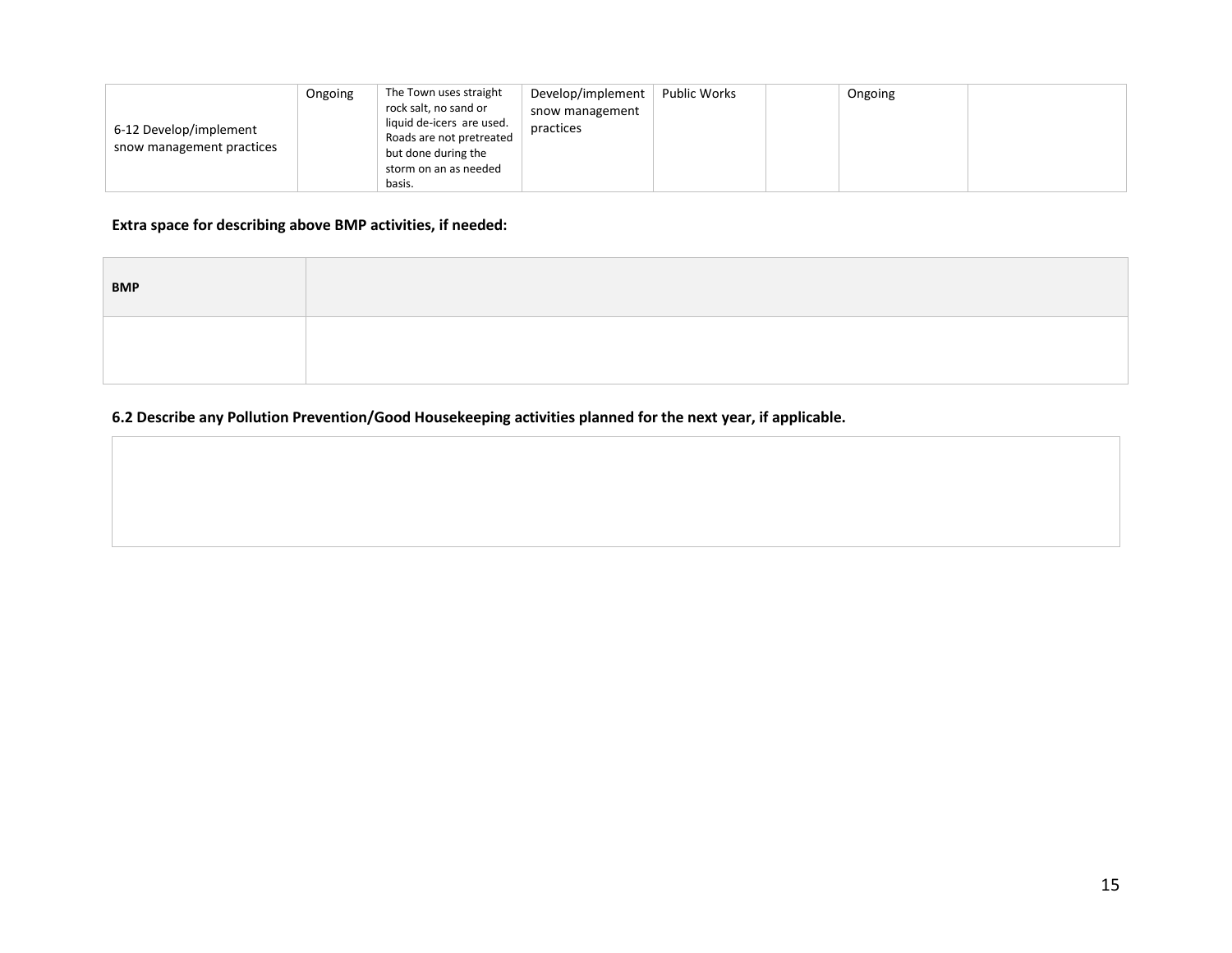### **6.3 Pollution Prevention/ Good Housekeeping reporting metrics**

| <b>Metrics</b>                                                                                                              |                           |
|-----------------------------------------------------------------------------------------------------------------------------|---------------------------|
| Employee training provided for key staff                                                                                    | $(y/n) /$ date(s)         |
| Street sweeping                                                                                                             |                           |
|                                                                                                                             |                           |
| Curb miles swept                                                                                                            | 50 miles                  |
| Volume (or mass) of material collected                                                                                      | unknown                   |
| Catch basin cleaning                                                                                                        |                           |
| Total catch basins in priority areas                                                                                        | 585                       |
| Total catch basins in MS4                                                                                                   | 5408                      |
| Catch basins inspected                                                                                                      | 5408                      |
| Catch basins cleaned                                                                                                        | 120                       |
| Volume (or mass) of material removed from all catch basins                                                                  | unknown                   |
| Volume removed from catch basins to impaired waters (if known)                                                              | unknown                   |
| Snow management                                                                                                             |                           |
| Type(s) of deicing material used                                                                                            | <b>Rock Salt</b>          |
| Total amount of each deicing material applied                                                                               | 2,500lbs                  |
| Type(s) of deicing equipment used                                                                                           | Truck mounted<br>spreader |
| Lane-miles treated                                                                                                          | 220 miles                 |
| Snow disposal location                                                                                                      |                           |
| Staff training provided on application methods & equipment                                                                  | $(y/n) /$ dates(s)        |
| Municipal turf management program actions (for permittee properties in basins with N/P<br>impairments)                      |                           |
| Reduction in application of fertilizers (since start of permit)                                                             | 0 lbs or $%$              |
| Reduction in turf area (since start of permit)                                                                              | 0 acres                   |
| Lands with high potential to contribute bacteria (dog parks, parks with open water, & sites with<br>failing septic systems) |                           |
| Cost of mitigation actions/retrofits                                                                                        | \$                        |

### **6.4 Catch basin cleaning program**

## **Provide any updates or modifications to your catch basin cleaning program**

The Town cleans catch basins that are discovered ½ full or more of sediment during routine street inspections.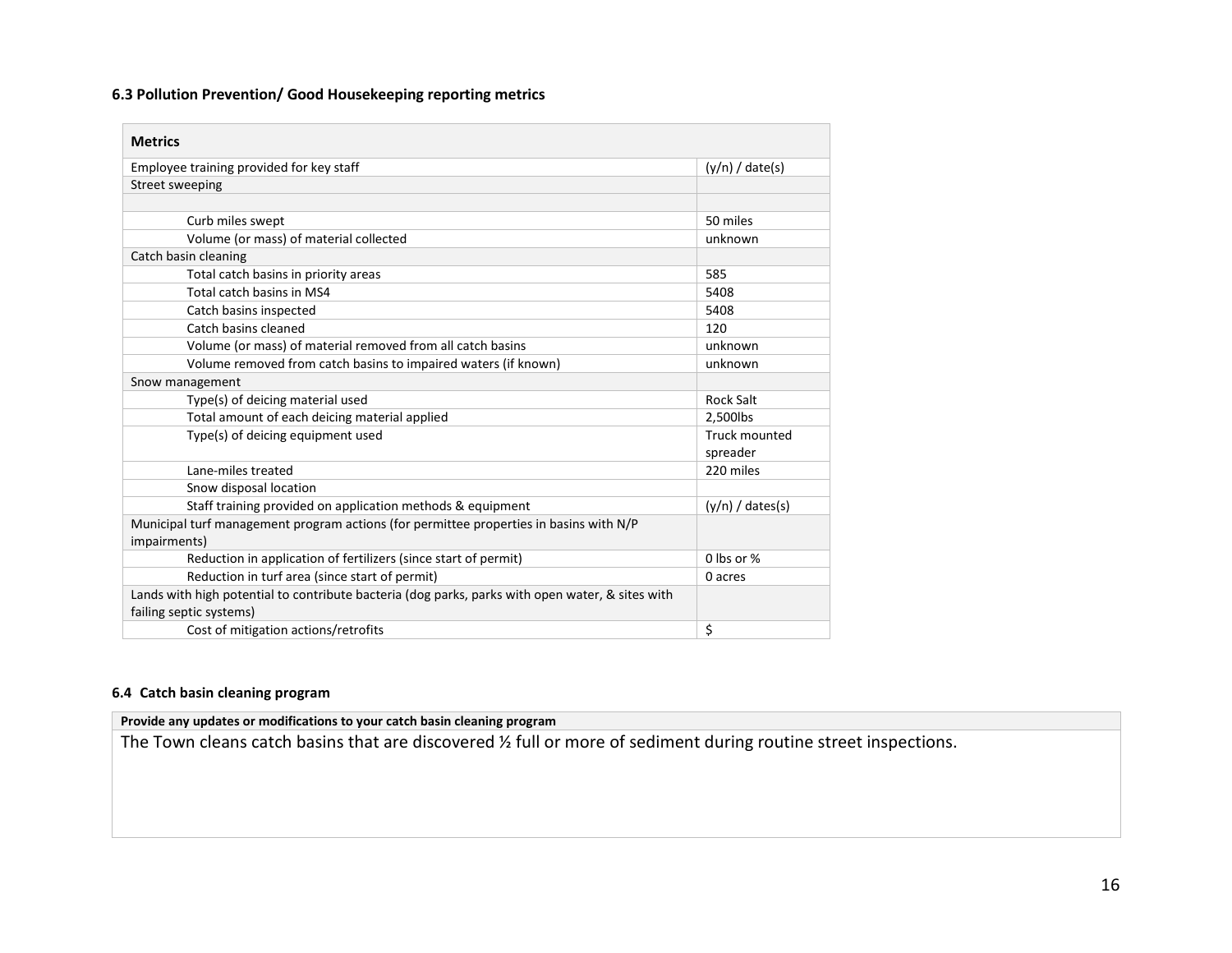#### **6.5 Retrofit program**

**Briefly describe the Retrofit Program identification and prioritization process, the projects selected for implementation, the rationale for the selection of those projects and the total DCIA to be disconnected upon completion of each project.** 

Many town roads already do not have curbing, primarily in rural and residential areas. The drainage basins with the highest percentages of DCIA are in the commercial and industrial areas in the southeast corner of town, along Boston Post Road (Route 1) and I-95. The town will prioritize these drainage basins, and require reduction in DCIA during redevelopment projects in this area.

**Describe plans for continuing the Retrofit program and how to achieve a goal of 1% DCIA disconnection in future years.** 

The town plans to meet the 1% annual DCIA reduction goal through redevelopment projects in the commercial and industrial drainage basin areas with the highest DCIA.

#### **Describe plans for continuing the Retrofit program beyond this permit term with the goal to disconnect 1% DCIA annually over the next 5 years.**

See above.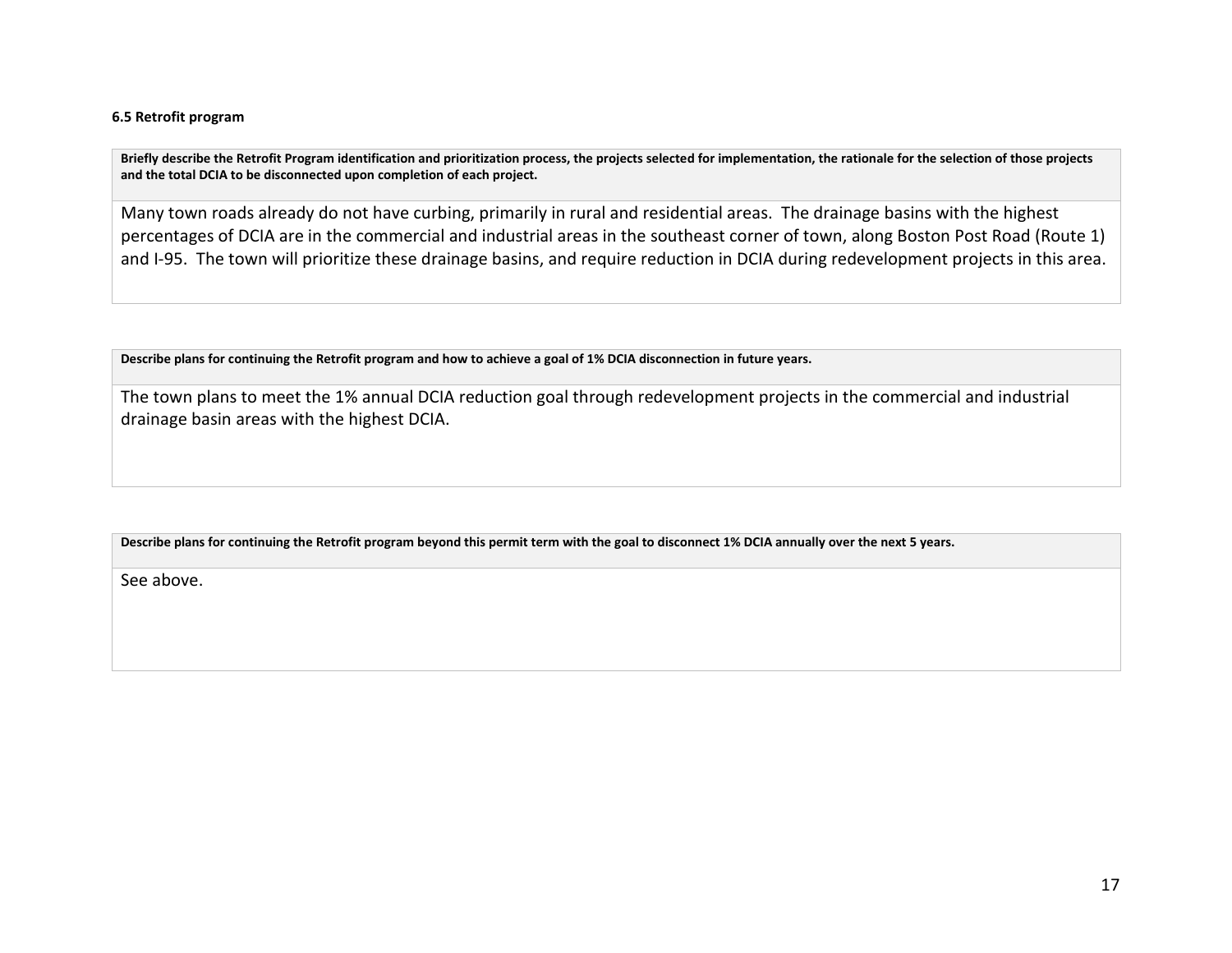## **Part II: Impaired waters investigation and monitoring**

# **1. Impaired waters investigation and monitoring program**

**1.1 Indicate which stormwater pollutant(s) of concern occur(s) in your municipality or institution.** This data is available on the MS4 map viewer: [http://s.uconn.edu/ctms4map.](http://www.nemo.uconn.edu/ms4)

| Nitrogen/Phosphorus $\boxtimes$                                                                                                                                                                                                   | Bacteria $\boxtimes$ | Mercury | Other Pollutant of Concern $\boxtimes$ |  |  |  |  |  |  |  |
|-----------------------------------------------------------------------------------------------------------------------------------------------------------------------------------------------------------------------------------|----------------------|---------|----------------------------------------|--|--|--|--|--|--|--|
| 1.2 Describe program status.                                                                                                                                                                                                      |                      |         |                                        |  |  |  |  |  |  |  |
| Discuss 1) the status of monitoring work completed, 2) a summary of the results and any notable findings, and 3) any changes to the<br>Stormwater Management Plan based on monitoring results.                                    |                      |         |                                        |  |  |  |  |  |  |  |
| All stormwater outfalls were inspected and screened for dry weather flow in 2019-2020. All outfalls to impaired<br>waters were sampled and tested in 2020-2021. The 6 "worst" outfalls are now being sampled and tested annually. |                      |         |                                        |  |  |  |  |  |  |  |

# **2. Screening data for outfalls to impaired waterbodies**(Section 6(i)(1) / page 41)

### **2.1 Screening data**

# **See dry weather outfall screening data (available on town Public Works Dept. Stormwater Management website).**

Complete the table below for any outfalls screened during the reporting period. Each Annual Report will add on to the previous year's screening data showing a cumulative list of outfall screening data.

| <b>Outfall ID</b> | Sample<br>date | Parameter<br>(Nitrogen,<br>Phosphorus, Bacteria,<br>or Other pollutant of<br>concern) | <b>Results</b> | Name of<br>Laboratory (if<br>used) | Follow-up required? * |
|-------------------|----------------|---------------------------------------------------------------------------------------|----------------|------------------------------------|-----------------------|
|                   |                |                                                                                       |                |                                    |                       |
|                   |                |                                                                                       |                |                                    |                       |

#### **2.2 Credit for screening data collected under 2004 permit**

If any outfalls to impaired waters were sampled under the 2004 MS4 permit, that data can count towards the monitoring requirements under the modified 2017 MS4 permit. Complete the table below to record sampling data for any outfalls to impaired waters under the 2004 MS4 permit.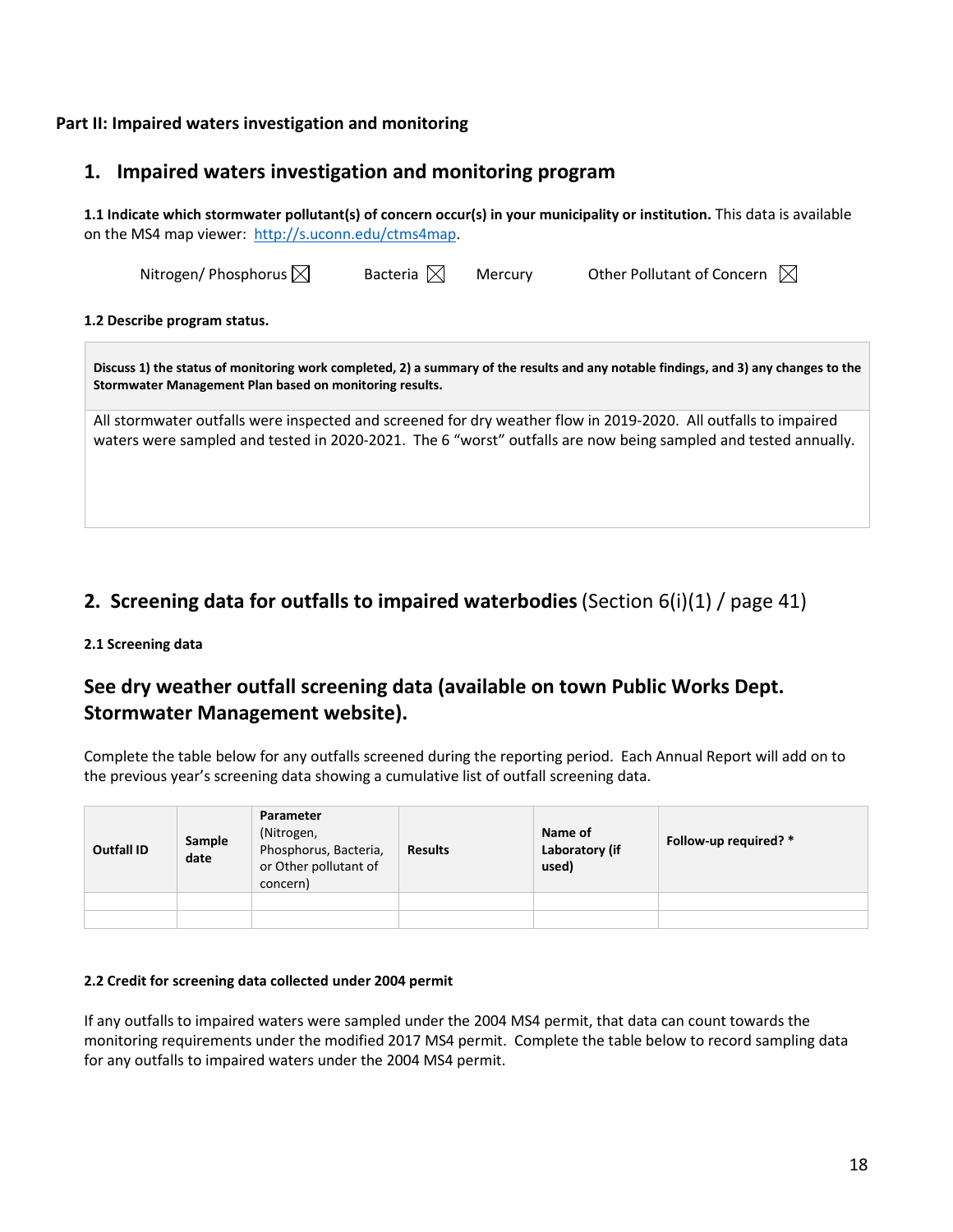| Outfall | Sample<br>date | Parameter (Nitrogen,<br>Phosphorus, Bacteria, or<br>Other pollutant of concern) | <b>Results</b> | Name of<br>Laboratory (if<br>used) | Follow-up required? * |
|---------|----------------|---------------------------------------------------------------------------------|----------------|------------------------------------|-----------------------|
|         |                |                                                                                 |                |                                    |                       |
|         |                |                                                                                 |                |                                    |                       |

\*Follow-up investigation required (last column) if the following pollutant thresholds are exceeded:

| <b>Pollutant of concern</b> | <b>Pollutant threshold</b>                                                                                                                                       |  |  |  |
|-----------------------------|------------------------------------------------------------------------------------------------------------------------------------------------------------------|--|--|--|
|                             |                                                                                                                                                                  |  |  |  |
| Nitrogen                    | Total $N > 2.5$ mg/l                                                                                                                                             |  |  |  |
| Phosphorus                  | Total $P > 0.3$ mg/l                                                                                                                                             |  |  |  |
| Bacteria (fresh waterbody)  | E. coli > 235 col/100ml for swimming areas or 410 col/100ml for all others<br>٠                                                                                  |  |  |  |
|                             | Total Coliform > 500 col/100ml                                                                                                                                   |  |  |  |
| Bacteria (salt waterbody)   | Fecal Coliform > 31 col/100ml for Class SA and > 260 col/100ml for Class SB<br>٠<br>Enterococci > 104 col/100ml for swimming areas or 500 col/100 for all others |  |  |  |
| Other pollutants of concern | Sample turbidity is 5 NTU > in-stream sample                                                                                                                     |  |  |  |

# **3. Follow-up investigations** (Section 6(i)(1)(D) / page 43)

Provide the following information for outfalls exceeding the pollutant threshold.

| Outfall                  | Status of drainage area investigation                | Control measure implementation to<br>address impairment |
|--------------------------|------------------------------------------------------|---------------------------------------------------------|
| 6 "worst"<br>outfalls" * | Outfalls are being retested during wet weather flow. |                                                         |
|                          |                                                      |                                                         |
|                          |                                                      |                                                         |

\* Outfall ID #s: 14 623 JM, 24 609 JM, 37 609 JM, 14 612 JM, 45 622 JM, 15 623 JM

# **4. Prioritized outfall monitoring** (Section 6(i)(1)(D) / page 43)

# **See wet weather outfall sampling data (available on town Public Works Dept. Stormwater Management website).**

Once outfall screening has been completed for at least 50% of outfalls to impaired waters, identify 6 of the highest contributors of any pollutants of concern. Begin monitoring these outfalls on an annual basis by July 1, 2020.

| Outfall | <b>Sample Date</b> | Parameter(s) | <b>Results</b> | Name of Laboratory (if used) |
|---------|--------------------|--------------|----------------|------------------------------|
|         |                    |              |                |                              |
|         |                    |              |                |                              |
|         |                    |              |                |                              |
|         |                    |              |                |                              |
|         |                    |              |                |                              |
|         |                    |              |                |                              |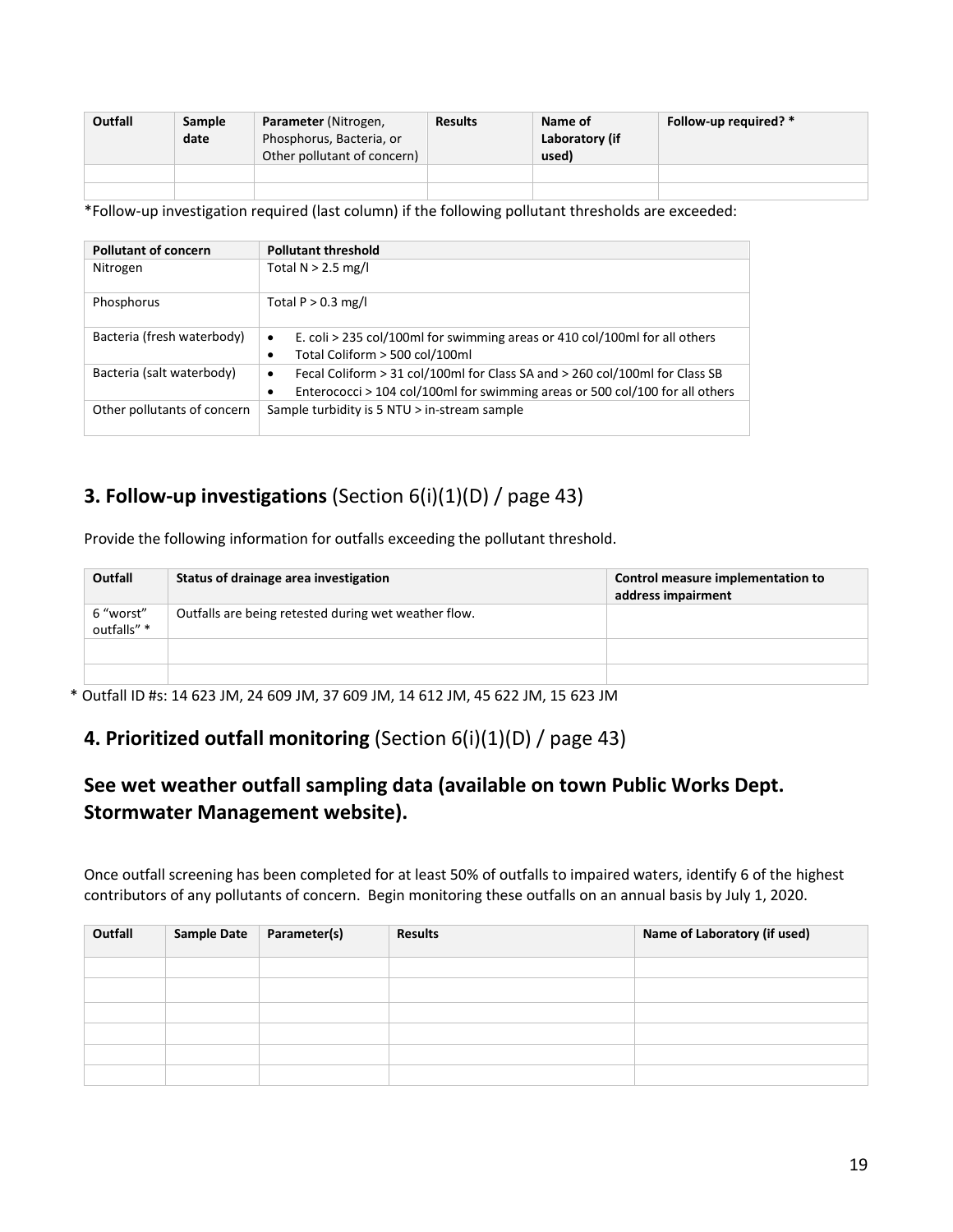## **Part III: Additional IDDE Program Data**

# **1. Assessment and Priority Ranking of Catchments data** (Appendix B (A)(7)(c) / page 5)

Provide a list of all catchments with ranking results (DEEP basins may be used instead of manual catchment delineations).

| 1. Catchment ID<br>(DEEP Basin ID) | 2. Category | 3. Rank |
|------------------------------------|-------------|---------|
|                                    |             |         |
|                                    |             |         |
|                                    |             |         |

# **2. Outfall and Interconnection Screening and Sampling data** (Appendix B (A)(7)(d) / page 7)

### **2.1 Dry weather screening and sampling data from outfalls and interconnections**

Provide sample data for outfalls where flow is observed. Only include Pollutant of concern data for outfalls that discharge into stormwater impaired waterbodies.

# **See dry weather outfall screening data (available on town Public Works Dept. Stormwater Management website).**

| Outfall /<br>Interconnection<br>ID | Screening<br>/ sample<br>date | Ammonia | Chlorine | Conductivity | Salinity | E. coli or<br>enterococcus | Surfactants | Water  <br>Temp | Pollutant<br>of concern | If required, follow-up actions<br>taken |
|------------------------------------|-------------------------------|---------|----------|--------------|----------|----------------------------|-------------|-----------------|-------------------------|-----------------------------------------|
|                                    |                               |         |          |              |          |                            |             |                 |                         |                                         |
|                                    |                               |         |          |              |          |                            |             |                 |                         |                                         |
|                                    |                               |         |          |              |          |                            |             |                 |                         |                                         |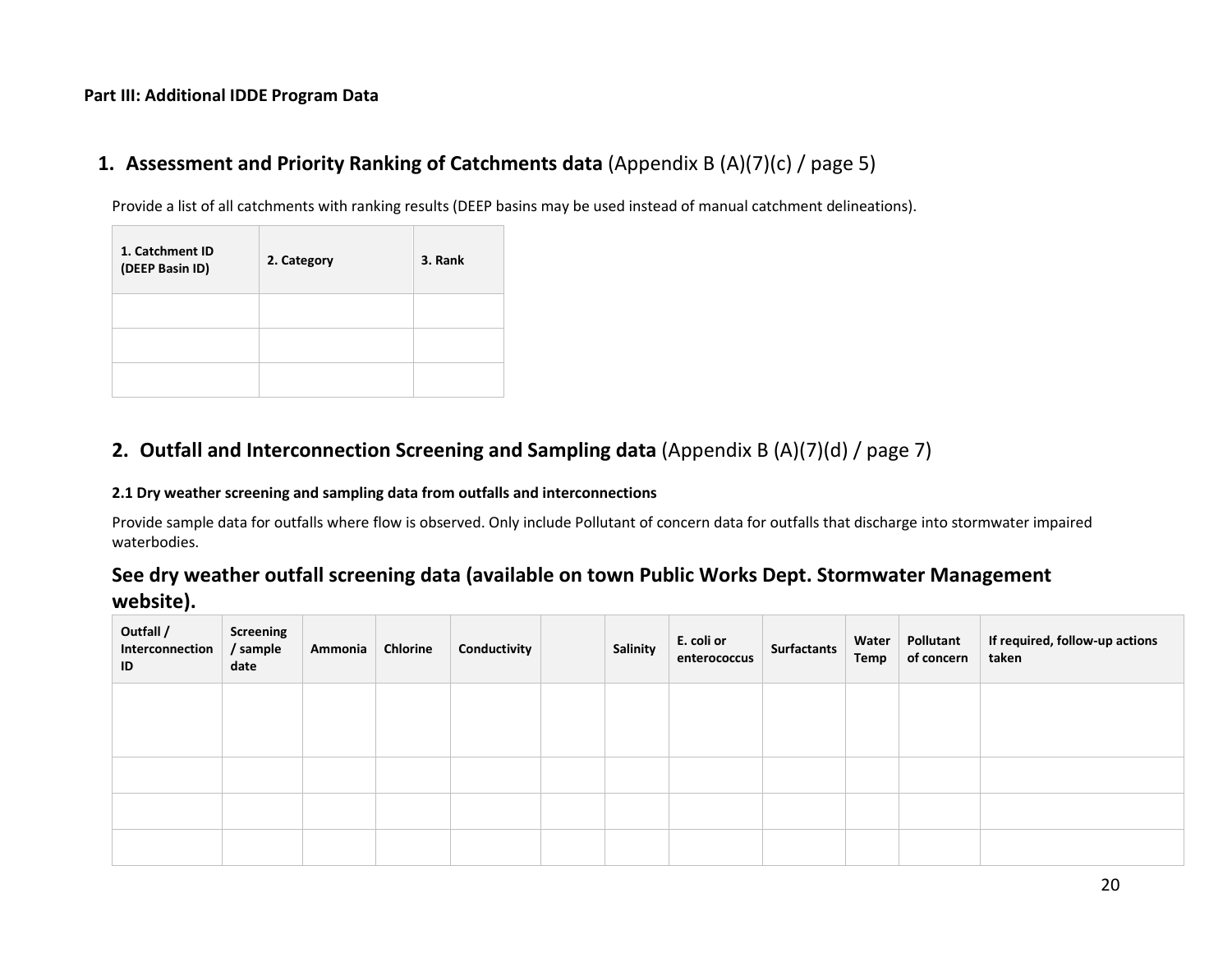### **2.2 Wet weather sample and inspection data**

# **See wet weather outfall sampling data (available on town Public Works Dept. Stormwater Management website).**

Provide sample data for outfalls and key junction manholes of any catchment area with at least one System Vulnerability Factor.

| Outfall /<br>Interconnection<br>ID | <b>Sample</b><br>date | Ammonia | <b>Chlorine</b> | Conductivity | Salinity | E. coli or<br><b>Enterococcus</b> | <b>Surfactants</b> | <b>Water Temp</b> | <b>Pollutant of concern</b> |
|------------------------------------|-----------------------|---------|-----------------|--------------|----------|-----------------------------------|--------------------|-------------------|-----------------------------|
|                                    |                       |         |                 |              |          |                                   |                    |                   |                             |
|                                    |                       |         |                 |              |          |                                   |                    |                   |                             |

# **3. Catchment Investigation data** (Appendix B (A)(7)(e) / page 9)

### **3.1 System Vulnerability Factor Summary**

For those catchments being investigated for illicit discharges (i.e. categorized as high priority, low priority, or problem) document the presence or absence of System Vulnerability Factors (SVF). If present, report which SVF's were identified. An example is provided below.

| Outfall<br>ID | <b>Receiving Water</b> | <b>System Vulnerability Factors</b> |
|---------------|------------------------|-------------------------------------|
|               |                        |                                     |
|               |                        |                                     |
|               |                        |                                     |

Where SVFs are:

- 1. History of SSOs, including, but not limited to, those resulting from wet weather, high water table, or fat/oil/grease blockages.
- 2. Sewer pump/lift stations, siphons, or known sanitary sewer restrictions where power/equipment failures or blockages could readily result in SSOs.
- 3. Inadequate sanitary sewer level of service (LOS) resulting in regular surcharging, customer back-ups, or frequent customer complaints.
- 4. Common or twin-invert manholes serving storm and sanitary sewer alignments.
- 5. Common trench construction serving both storm and sanitary sewer alignments.
- 6. Crossings of storm and sanitary sewer alignments.
- 7. Sanitary sewer alignments known or suspected to have been constructed with an underdrain system;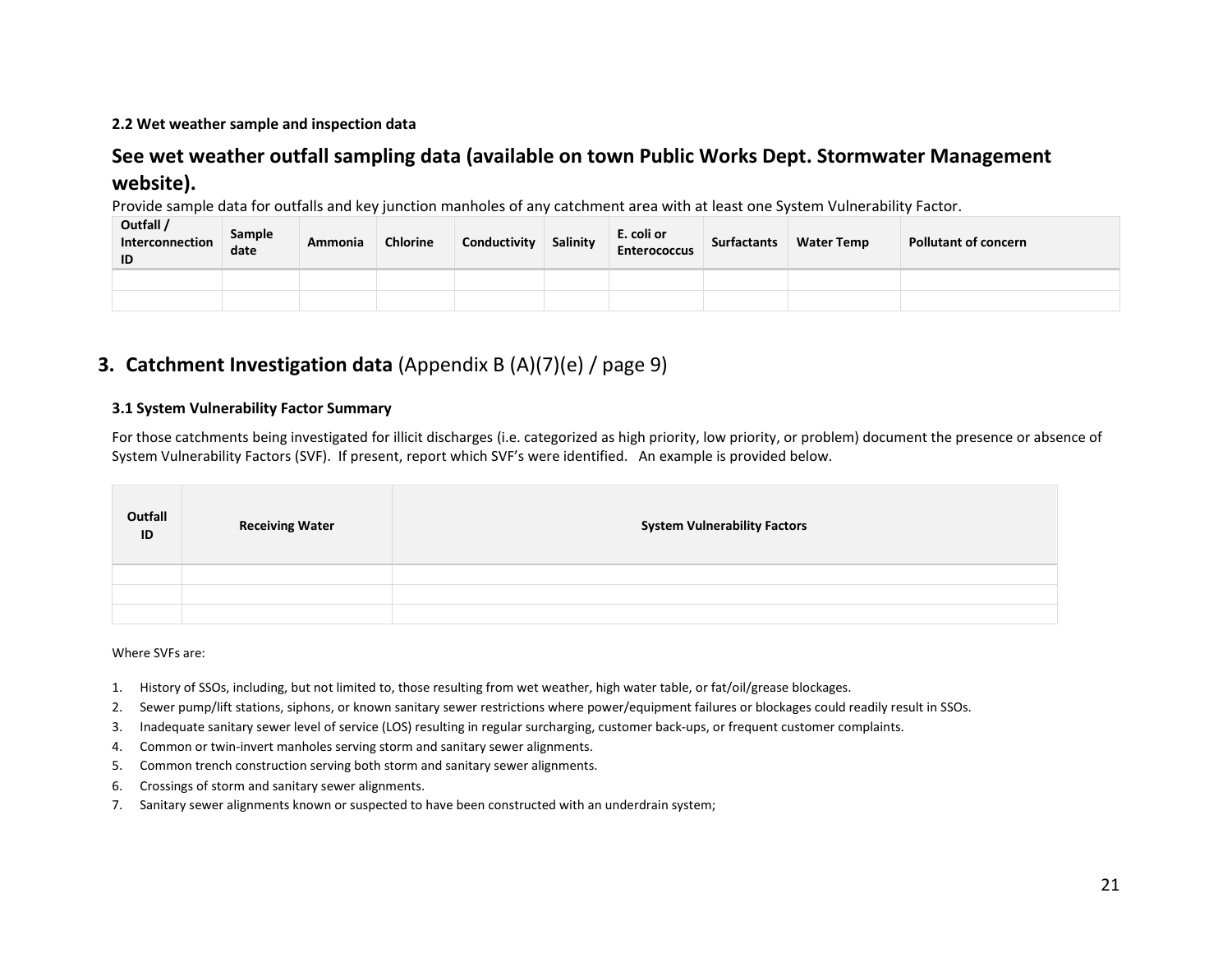- 8. Sanitary sewer infrastructure defects such as leaking service laterals, cracked, broken, or offset sanitary infrastructure, directly piped connections between storm drain and sanitary sewer infrastructure, or other vulnerability factors identified through Inflow/Infiltration Analyses, Sanitary Sewer Evaluation Surveys, or other infrastructure investigations.
- 9. Areas formerly served by combined sewer systems.
- 10. Any sanitary sewer and storm drain infrastructure greater than 40 years old in medium and densely developed areas.
- 11. Widespread code-required septic system upgrades required at property transfers (indicative of inadequate soils, water table separation, or other physical constraints of the area rather that poor owner maintenance).
- 12. History of multiple local health department or sanitarian actions addressing widespread septic system failures (indicative of inadequate soils, water table separation, or other physical constraints of the area rather that poor owner maintenance).

#### **3.2 Key junction manhole dry weather screening and sampling data**

| Key Junction<br><b>Manhole</b><br>ID | Screening /<br>Sample date | Visual/ olfactory<br>evidence of illicit<br>discharge | Ammonia | <b>Chlorine</b> | <b>Surfactants</b> |
|--------------------------------------|----------------------------|-------------------------------------------------------|---------|-----------------|--------------------|
|                                      |                            |                                                       |         |                 |                    |
|                                      |                            |                                                       |         |                 |                    |

#### **3.3 Wet weather investigation outfall sampling data**

| Outfall<br>ID | Sample date | Ammonia | <b>Chlorine</b> | <b>Surfactants</b> |
|---------------|-------------|---------|-----------------|--------------------|
|               |             |         |                 |                    |
|               |             |         |                 |                    |

#### **3.4 Data for each illicit discharge source confirmed through the catchment investigation procedure**

| <b>Discharge</b><br><b>location</b> | <b>Source</b><br><b>location</b> | Discharge description | <b>Method of</b><br>discovery | Date of<br>discovery | Date of<br>elimination | <b>Mitigation or enforcement action</b> | <b>Estimated</b><br>volume of flow<br>removed |
|-------------------------------------|----------------------------------|-----------------------|-------------------------------|----------------------|------------------------|-----------------------------------------|-----------------------------------------------|
|                                     |                                  |                       |                               |                      |                        |                                         |                                               |
|                                     |                                  |                       |                               |                      |                        |                                         |                                               |